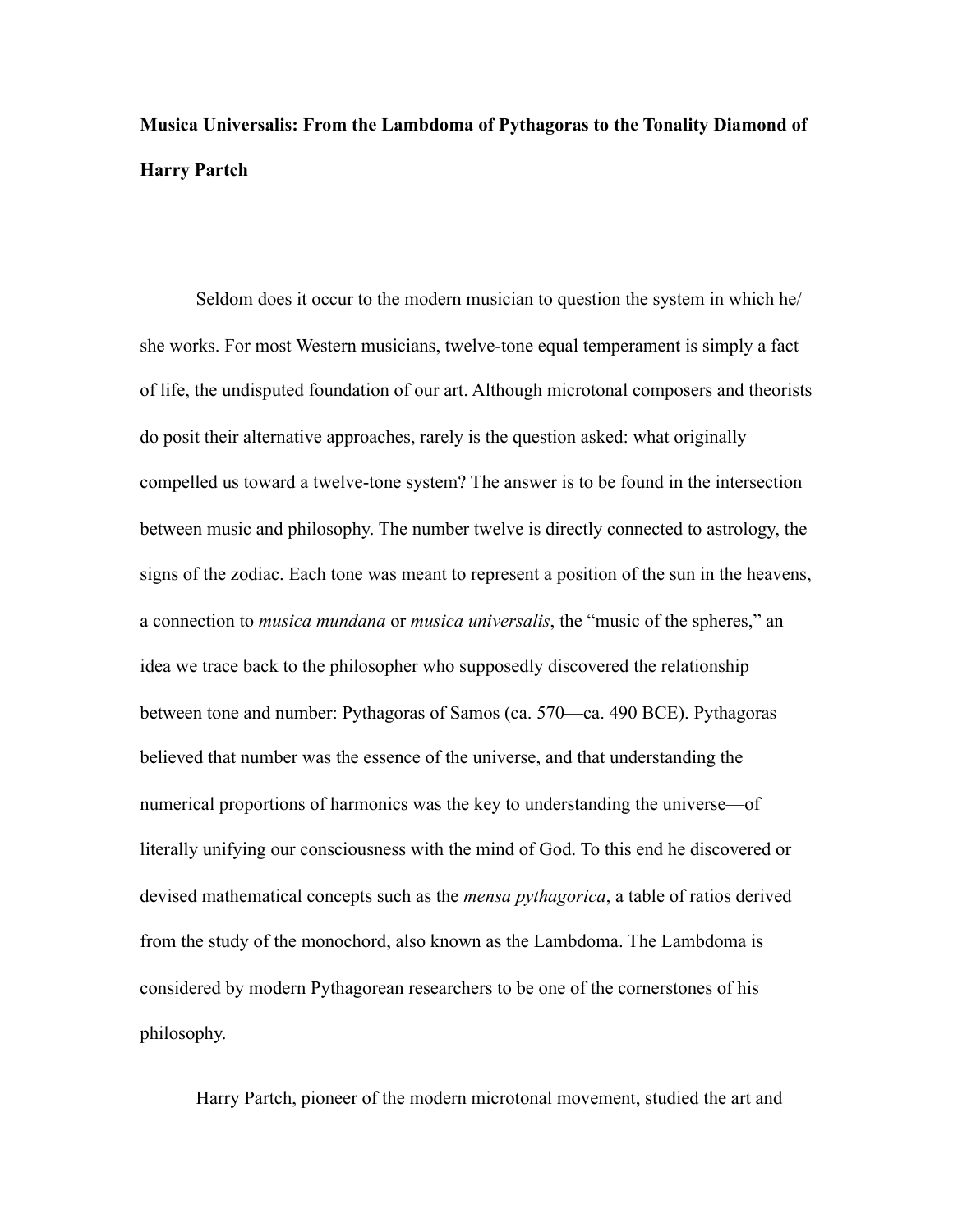philosophy of the ancient Greeks at length, tracing what he learned from Helmholtz's *On the Sensations of Tone* and Kathleen Schlesinger's writings on Greek music back to the original sources, and what he perceived to be the original Greek aesthetic. Though it is doubtful that Partch studied the Pythagorean Lambdoma at any length, or ever discovered the writings of neo-Pythagoreans such as Albert von Thimus or Hans Kayser, the configuration and underlying concept of Partch's Tonality Diamond bears so much similarity to the Lambdoma that it must be regarded as a further development and distillation of the original abstract idea into practical application and corporeal form. By examining this connection we trace a line from the modern work of a twentieth century American composer back to a mathematical construct at the heart of ancient Pythagorean (and hence Platonic) teaching and philosophy, analyzing likewise how an instrument such as the Diamond Marimba is incompletely understood without pressing how ancient philosophy manifests itself in a mathematical conception of microtonality.

## **The Lambdoma: Source of Mathematical Principle in Tonal Systems**

Far more than a simple mathematical table, the Lambdoma is a grand philosophical idea, the expression of a universal truth, as explained by Joscelyn Godwin:

[T]he Pythagorean Table, whatever its origin, is an incomparable aid to speculative music, as a means toward symbolic explanation and possible illumination concerning cosmic and metaphysical realities. The Table is an image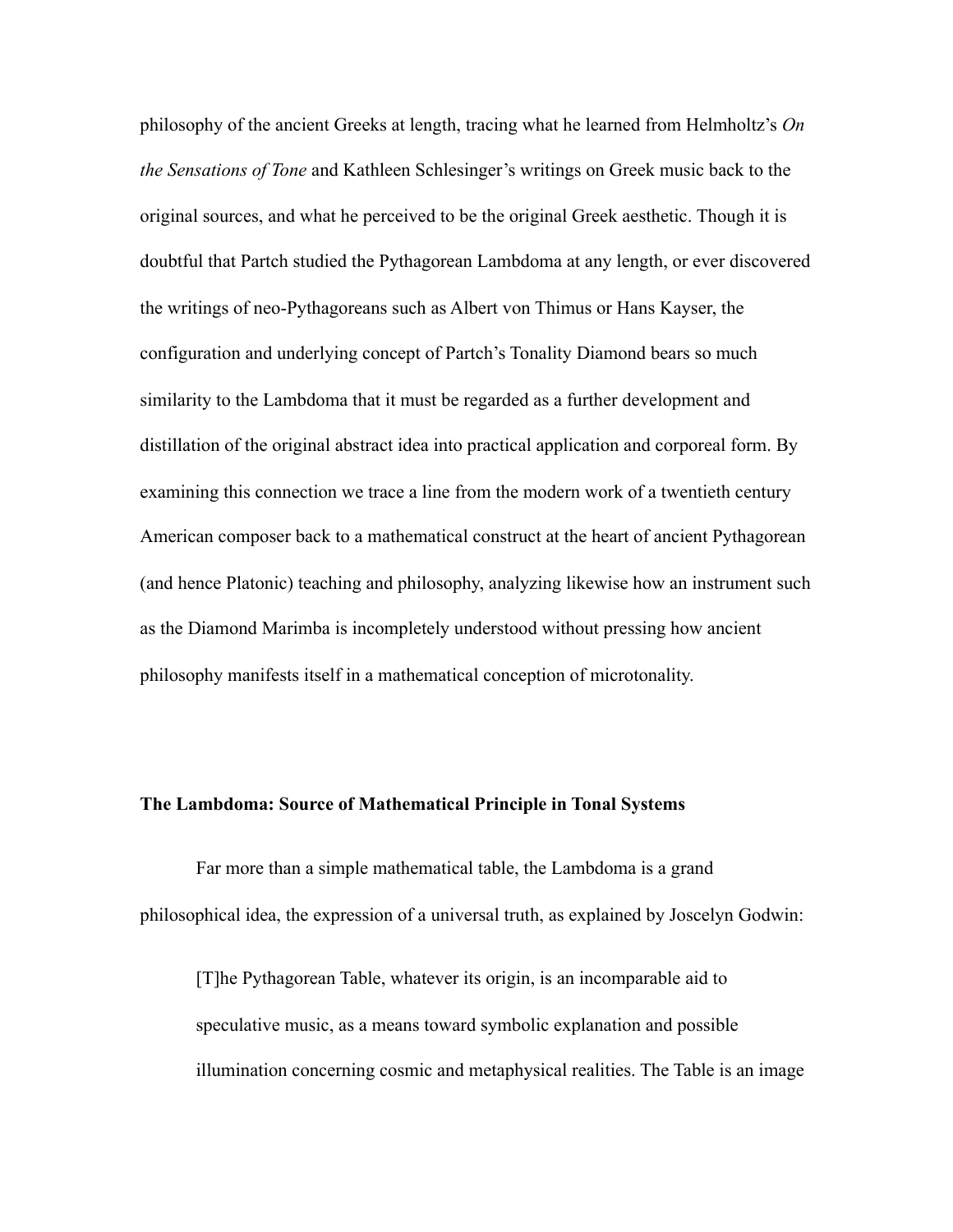of the Universe. If extended to mathematical infinity it would contain every rational fraction and integer. Each one of these, expressed by a numerator and a denominator, is the product of an intersection between an overtone and an undertone row, i.e., every tone occurs as a member or one row of each type. If each is taken to represent one of the beings in the Universe, this dual origin emphasizes each being's dependence on a primordial duality, the initial split of the Lambdoma. One might say that whenever the two forces of contraction and expansion meet and are held in some proportional balance, a being arises—and a tone is sounded. Every being is both number and tone; both quantity and quality; both existence and value. All have the same root: the originating 1/1 tone that represents God the Creator. (Godwin 1995, 179)

Understanding the philosophical implications of the Pythagorean table reveals that the source of all mathematical understanding of tonal relationships actually lies in the concept of "oneness" and the splitting of this oneness into a proportionate ratio, creating tone. First, we shall examine and analyze the Lambdoma, after which we will trace the study and evolution of the table into a configuration known as the Tonality Diamond (shown below), invented in the twentieth century by American composer Harry Partch. All these two grids may appear to have in common are the fact that they are composed of ratios; but with knowledge of both tables as musical realities, the second will be revealed as a distillation of the first. Tracing the line of descent from one matrix to the other reveals a unity of science, philosophy, and art that has fallen into obscurity; yet it remains a living heritage for those passionate enough to trace music theory to its true roots.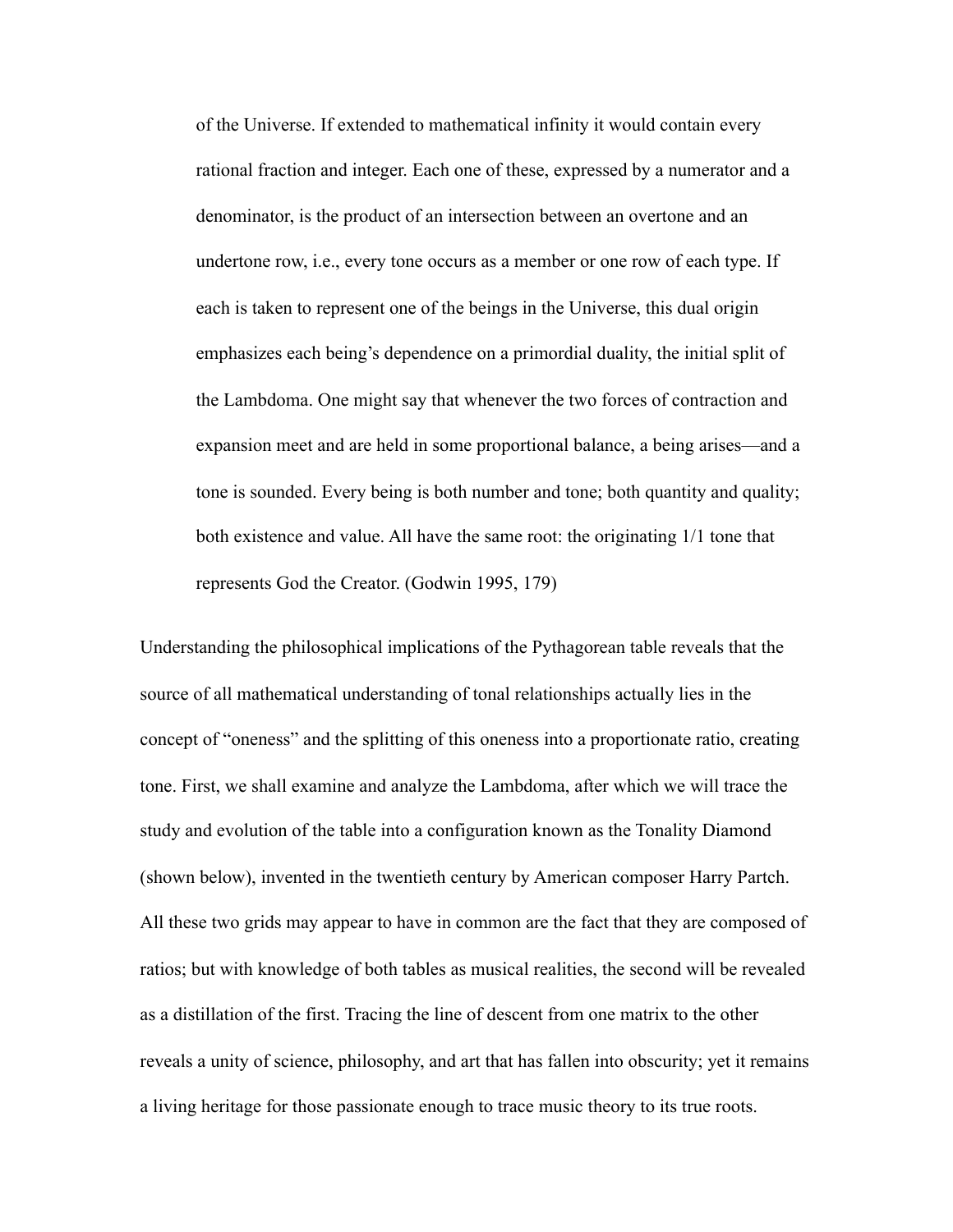The Pythagorean Table (12 x 12 grid)

| 1/1  | 2/1  | 3/1  | 4/1  | 5/1  | 6/1  | 7/1  | 8/1  | 9/1  | 10/1  | 11/1            | 12/1  |
|------|------|------|------|------|------|------|------|------|-------|-----------------|-------|
| 1/2  | 2/2  | 3/2  | 4/2  | 5/2  | 6/2  | 7/2  | 8/2  | 9/2  | 10/2  | 11/2            | 12/2  |
| 1/3  | 2/3  | 3/3  | 4/3  | 5/3  | 6/3  | 7/3  | 8/3  | 9/3  | 10/3  | 11/3            | 12/3  |
| 1/4  | 2/4  | 3/4  | 4/4  | 5/4  | 6/4  | 7/4  | 8/4  | 9/4  | 10/4  | 11/4            | 12/4  |
| 1/5  | 2/5  | 3/5  | 4/5  | 5/5  | 6/5  | 7/5  | 8/5  | 9/5  | 10/5  | 11/5            | 12/5  |
| 1/6  | 2/6  | 3/6  | 4/6  | 5/6  | 6/6  | 7/6  | 8/6  | 9/6  | 10/6  | 11/6            | 12/6  |
| 1/7  | 2/7  | 3/7  | 4/7  | 5/7  | 6/7  | 7/7  | 8/7  | 9/7  | 10/7  | 11/7            | 12/7  |
| 1/8  | 2/8  | 3/8  | 4/8  | 5/8  | 6/8  | 7/8  | 8/8  | 9/8  | 10/8  | 11/8            | 12/8  |
| 1/9  | 2/9  | 3/9  | 4/9  | 5/9  | 6/9  | 7/9  | 8/9  | 9/9  | 10/9  | 11/9            | 12/9  |
| 1/10 | 2/10 | 3/10 | 4/10 | 5/10 | 6/10 | 7/10 | 8/10 | 9/10 | 10/10 | 11/10           | 12/10 |
| 1/11 | 2/11 | 3/11 | 4/11 | 5/11 | 6/11 | 7/11 | 8/11 | 9/11 | 10/11 | 11/11           | 12/11 |
| 1/12 | 2/12 | 3/12 | 4/12 | 5/12 | 6/12 | 7/12 | 8/12 | 9/12 |       | $10/12$ $11/12$ | 12/12 |

 Many believe that even the mathematical principles bearing the stamp of Pythagoras were actually invented later by successive generations of disciples, and so the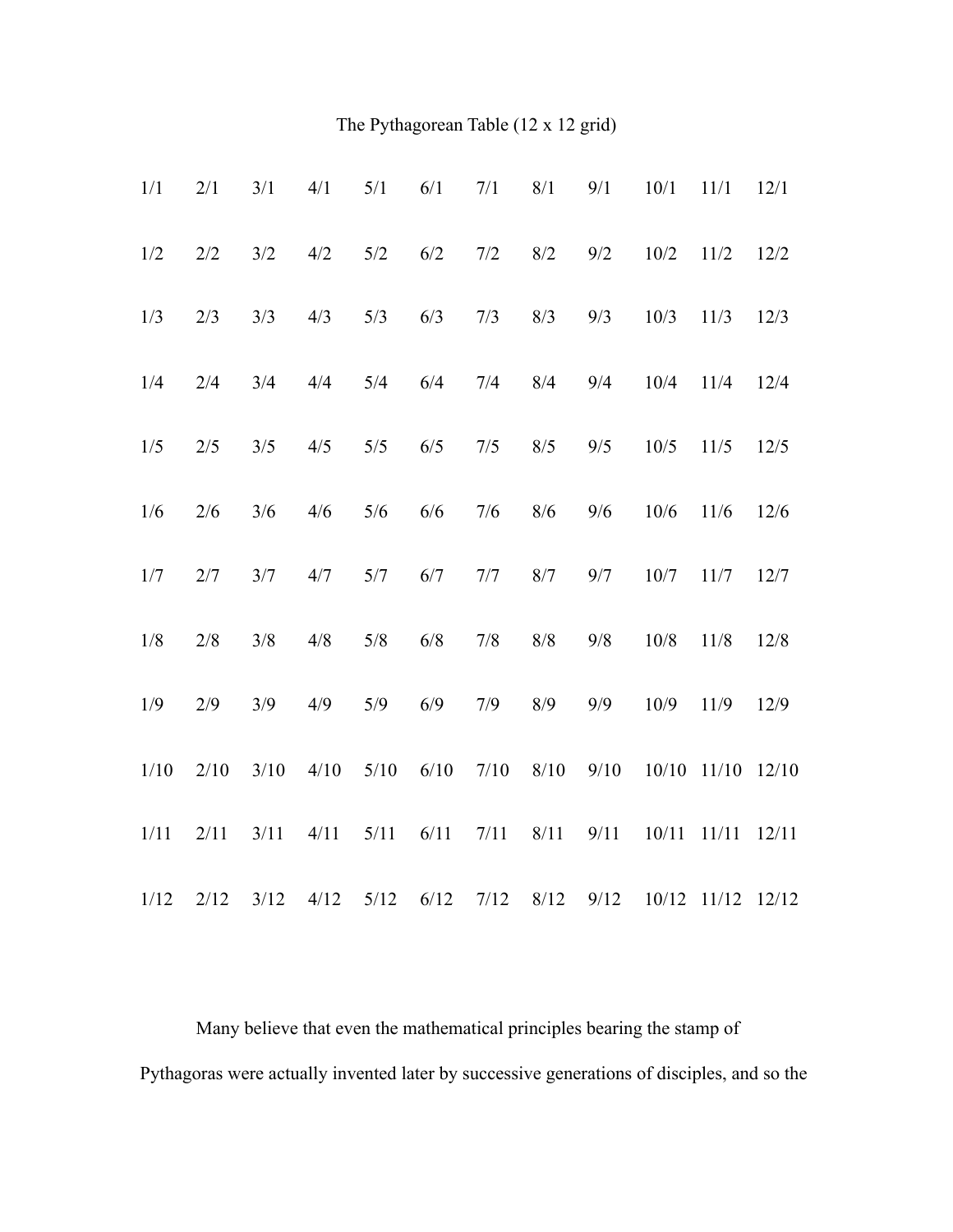surviving mystical teachings are thought to have more historical validity. Two concepts are crucial to this discussion: first, the dictum "All is Number;" and second, "the music of the spheres," also known as *musica universalis* or *musica mundana*, the idea that the motions of the planets create tones that harmonize with one another and that this heavenly harmony is the model for earthly harmony, a model which applies not only to art but to individual and societal life. What is essential to an understanding of this second concept is the relationship of number to tone.

For Pythagoras and his brethren, number was First Principle, superseding all else; and number was, and remains, tone. This is not just in the sense that tone is frequency, as in vibrations per second measurable in Hertz (Hz). Tone-number correspondence is made apparent by the study of the harmonic series, a natural aural phenomenon that defines all intervallic tonal relationships as numerical. One of the discoveries Pythagoras is traditionally credited with is the relationship between number and tone. In his Manual of Harmonics, the Pythagorean philosopher Nicomachus of Gerasa (ca. 60-ca. 120 CE) tells the first written account of the legend of the Harmonious Blacksmith, a story still told today about how Pythagoras accomplished this signature achievement:

One day he was deep in thought and seriously considering whether it could be possible to devise some kind of instrumental aid for the ears which would be firm and unerring...while thus engaged, he walked by a smithy and, by divine chance, heard the hammers beating out iron on the anvil and giving off in combination sounds which were most harmonious with each other, except for one combination.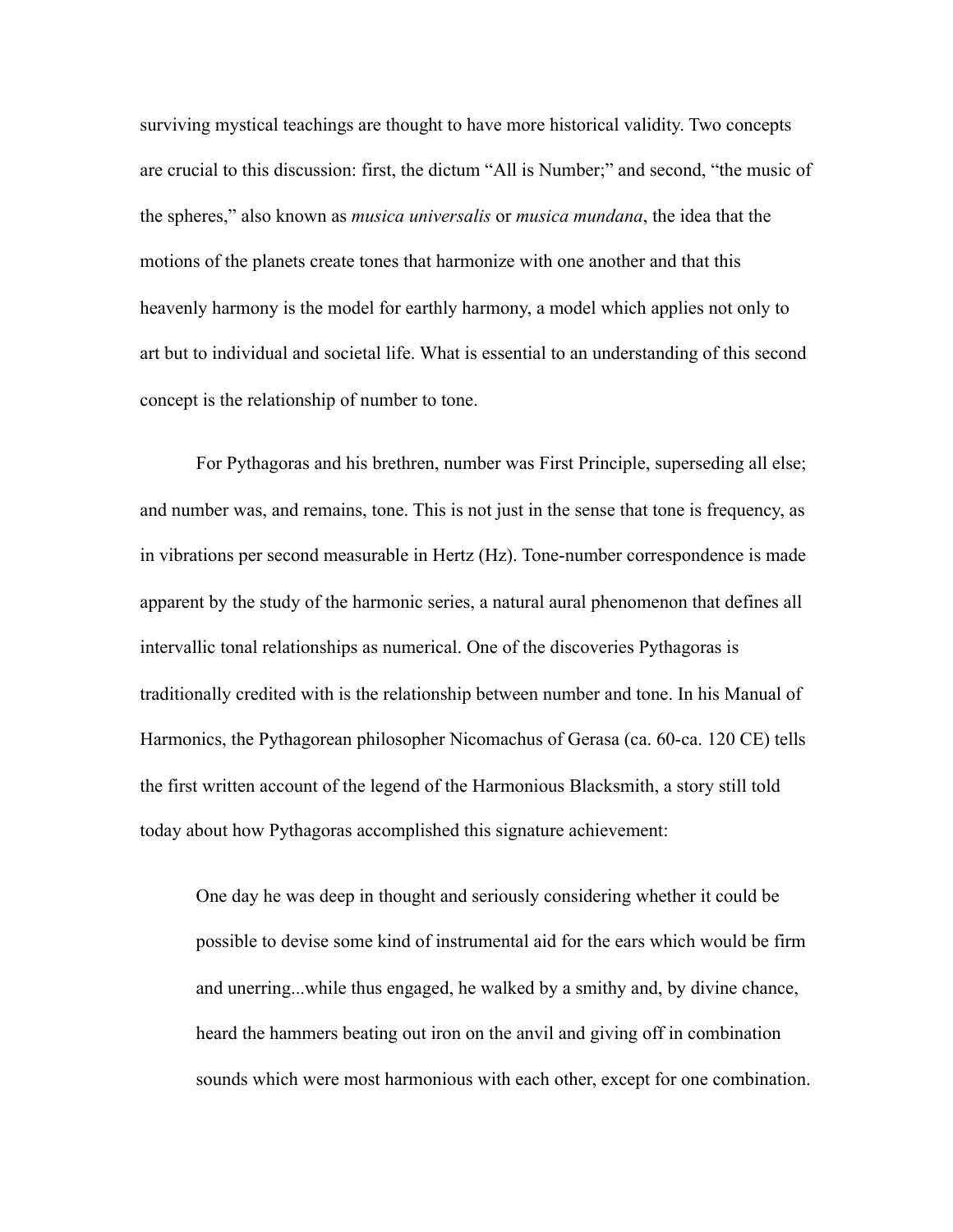He recognized in these sounds the consonance of the octave, the fifth and the fourth. But he perceived that the interval between the fourth and the fifth was dissonant in itself but was otherwise complementary to the greater of these two consonances. Elated, therefore, since it was as if his purpose was being divinely accomplished, he ran into the smithy and found by various experiments that the difference of sound arose from the weight of the hammers, but not from the force of the blows, nor from the shapes of the hammers, nor from the alteration of the iron being forged. (Levin 1994, 83)

 Nicomachus goes on to describe in detail how Pythagoras went home and experimented with weights and various proportional lengths of string until he fully identified the mathematical relationships involved. This story was passed on practically unaltered by various other writers (Adrastus, Gaudentius, Censorinus, Iamblichus, Macrobius, Boethius, and others), in spite of incongruities in the later descriptions. "One has only to try duplicating the experiment detailed by Nicomachus in this chapter to discover that it does not work, that the results adduced by Nicomachus simply cannot be obtained" (Levin 1994, 87), translator Flora Levin comments in her 1994 edition of the work. The ongoing endurance of the tale attests to its simple effectiveness in explaining this monumental realization, which formed the foundation of all Western music theory as we know it. Prior to this discovery tonality was purely a matter of intuition, done by the ear; Pythagoras showed us that mathematical relationships and tonal relationships were one and the same.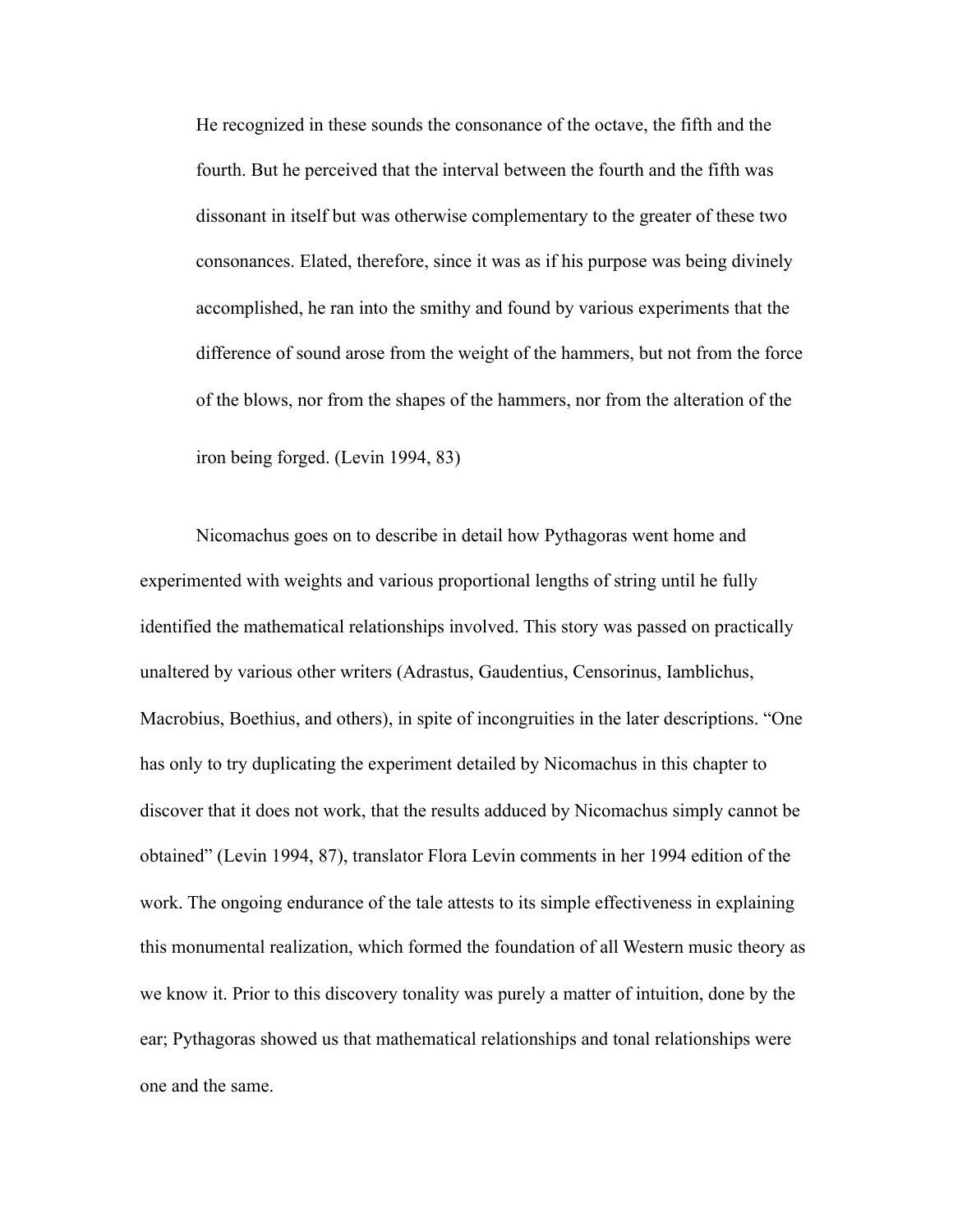#### **The Tonality Diamond: Partch's Resurrection of the Harmonic Series**

An attempt at revival of ancient tonal theory began in the nineteenth century in Germany, in the work of music philosophers such as Albert von Thimus (1806-1878) and Hans Kayser (1891-1964), but it is through the efforts of American composer Harry Partch (1901-1974), after his reading of German scientist Hermann von Helmholtz (1821-1894), that a true vision of mathematical tonality awakens. Partch qualifies as a somewhat enigmatic figure by virtue of his complete lack of academic credentials and his artistic contribution to Western culture that, while historic, remains far outside the mainstream. Partch remained committed to a unique vision through the course of his life, in spite of the extreme hardships that vision engendered. Being largely self-taught, Partch made attempts early on at a career in performance, but was too full of antagonizing questions to fit comfortably into the mainstream. Early exposure to the music of China and Native America may have influenced him insofar as how he heard music, but he also spent long periods of time in isolation as a young man, and much of mainstream music never seemed "in tune" to him.

Oddly enough, Partch was correct; Western music is actually not "in tune." Our music is governed by the rules of piano tuning, which requires a "tempering" of tuning in order to sound uniform. Using a system that equalizes the distances between all semitones may have its advantages, but it is not "in tune" in the scientific sense; all intervals on a piano, with the exception of the octaves, are slightly detuned from the harmonic series. Perfect fifths on a piano are slightly flat, and major thirds are slightly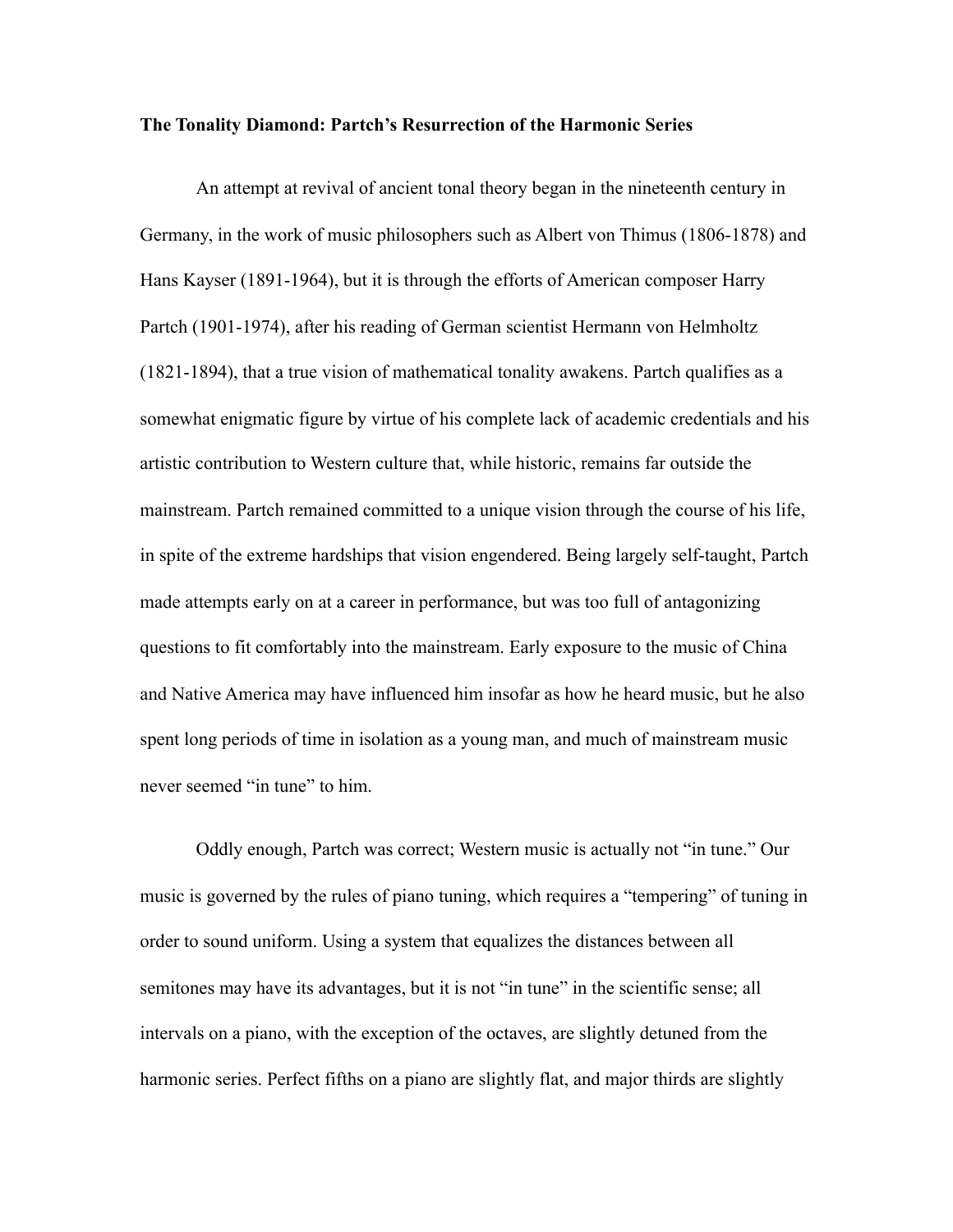sharp. It is not possible to tune a piano to the harmonic series and have all intervals sound the same across all the keys. While Partch intuited this to some degree, he did not envision a viable alternative until discovering a certain book at the Sacramento Library in 1923, an English translation of von Helmholtz's *On the Sensations of Tone*.

To situate Helmholtz's contribution to the mathematical principles underscoring the harmonic system, which Partch would encounter, we have to understand his training and purpose. Helmholtz, a famous scientist and acoustician, studied medicine at Friedrich Wilhelm Medical Institute in Berlin (M.D., 1843) and learned piano. He served as Professor Extraordinary at the Berlin Academy of Fine Arts, Director of Königsberg's Psychological Institute (1849-55), Professor of Anatomy and Physiology at University of Bonn (1855-58) and University of Heidelberg (1858-71). He was also a Professor of Physics at University of Berlin in 1871, the first director of Physico-Technical Institute in Berlin (1888), and was ennobled in 1882. He published *Lehre von den Tonempfindungen als physiologische Grundlage für die Theorie der Musik* in 1863, translated by A. Ellis as *On the Sensations of Tone as a Physiological Basis for the Theory of Music* in 1875 in London, and published in a New York edition in 1948.

Helmholtz's stated objective was to reestablish the mathematical basis for musical harmony, and in doing so reunify the ancient disciplines. "The horizons of physics, philosophy, and art have of late been too widely separated," he states. "And, as a consequence, the language, the methods, and the aims of any one of these studies present a certain amount of difficulty for the student of any other of them; and possibly this is the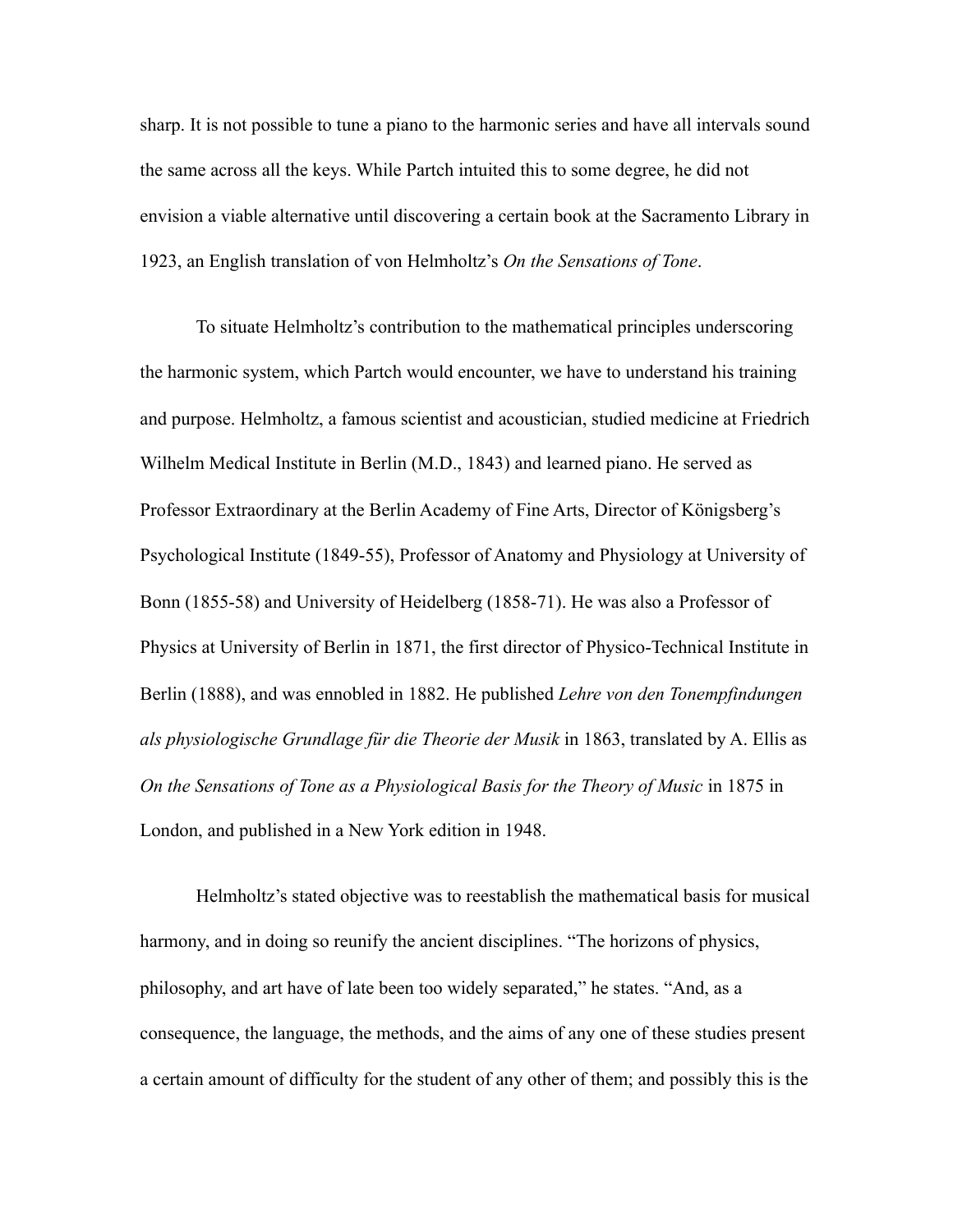principal cause why the problem here undertaken has not been long ago more thoroughly considered and advanced towards its solution" (Helmholtz 1930, 1).

Through Helmholtz, and his own subsequent readings of ancient Greek music theorists, Partch developed his tonal theory and philosophy, explained in his *Genesis of a Music: an Account of a Creative Work, its Roots and its Fulfillments*. Partch's discussions in *Genesis* do include Plato and Pythagoras, but there is no mention whatsoever of the Lambdoma—unsurprising, since the only existing written authority in his time, Albert von Thimus' *Harmonikale Symbolik des Alterthums*, had never been translated into English (and it remains so to this day, other than one passage translated by Joscelyn Godwin for his compendium *The Harmony of the Spheres*). One passage in *Genesis*, however, reveals some knowledge of sources other than Helmholtz:

We might, perhaps, congratulate ourselves that we are not as likely to develop music-minded Platos and Aristotles to condemn us as 'dangerous to the state' because of our musical acts and views, that we are not as likely to exile modern Timotheuses for introducing a few new scale tones (or are we?), and that we do not use or misuse 'semitones' by Chinese-fashioned edicts. But this is a superficial view. On second thought we must wonder why men of the Plato-Aristotle-Ptolemy-Zarlino-Mersenne-General Thompson breadth of interest take no part in musical discussions (aside from the 'appreciation' and 'I-love-music' attitudes), why there is so much unanimity on the content of music at the same time that battles rage over its commas and exclamation marks—that is to say, its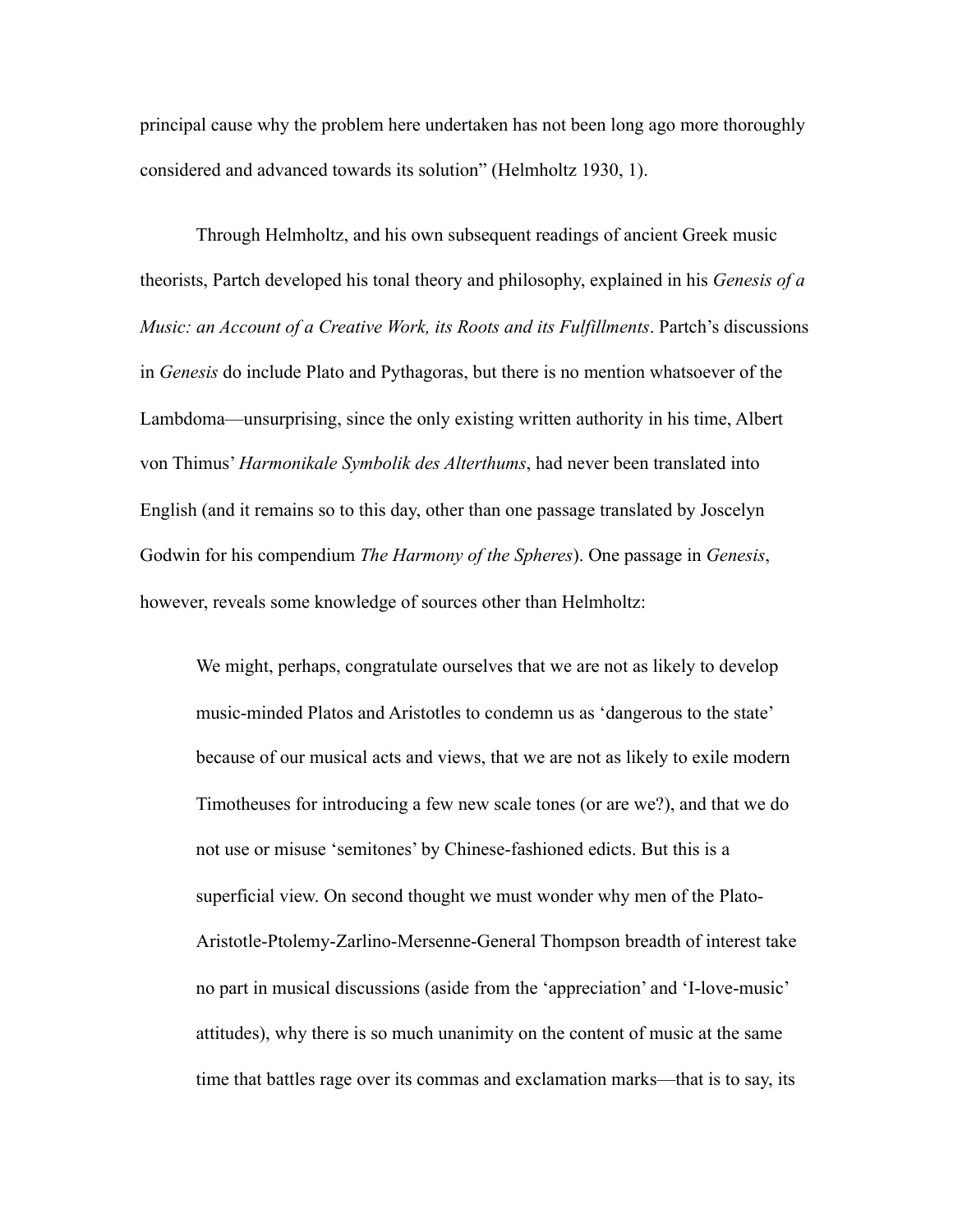'interpretation'; why there are so few 'searchers' in music as compared with the social and natural sciences, and even with literature...The pressing need is for a realignment of music with rationality—with something for a realistic, philosophic, or scientific bent to operate upon. (Partch, 1974, 56)

 This shows that Partch was at least familiar with the theoretical treatises of Gioseffo Zarlino (1517-1590) and Marin Mersenne (1588-1648), two very influential writers whose researches into tuning lay further pavement along the way to the adoption of equal temperament. Zarlino was a Venetian composer, member of the Franciscan Order, author of *Institutioni Harmoniche* (1558) and "the most celebrated music theorist

of the mid-16th century" (Encyclopedia Britannica, 2013). Mersenne, a French

theologian, mathematician and fellow Franciscan, is known for his work *Harmonie Universelle* (1637). While both men (as would be natural for men reared under Catholic influence) eschewed all metaphysical correspondences touted by their more polytheistic predecessors, they do not shy away entirely from *musica mundana*:

Returning now to the soul's music, we will say that it is of two kinds: heavenly and human. The heavenly sort is not only that harmony which is known to exist among things seen and known in the heavens, but is also included in the linkings of the elements and in the changing of the seasons. It is, I say, seen and known in the heavens from the revolutions, distances, and placements of the heavenly spheres, as well as from the aspects, nature, and position of the seven planets: the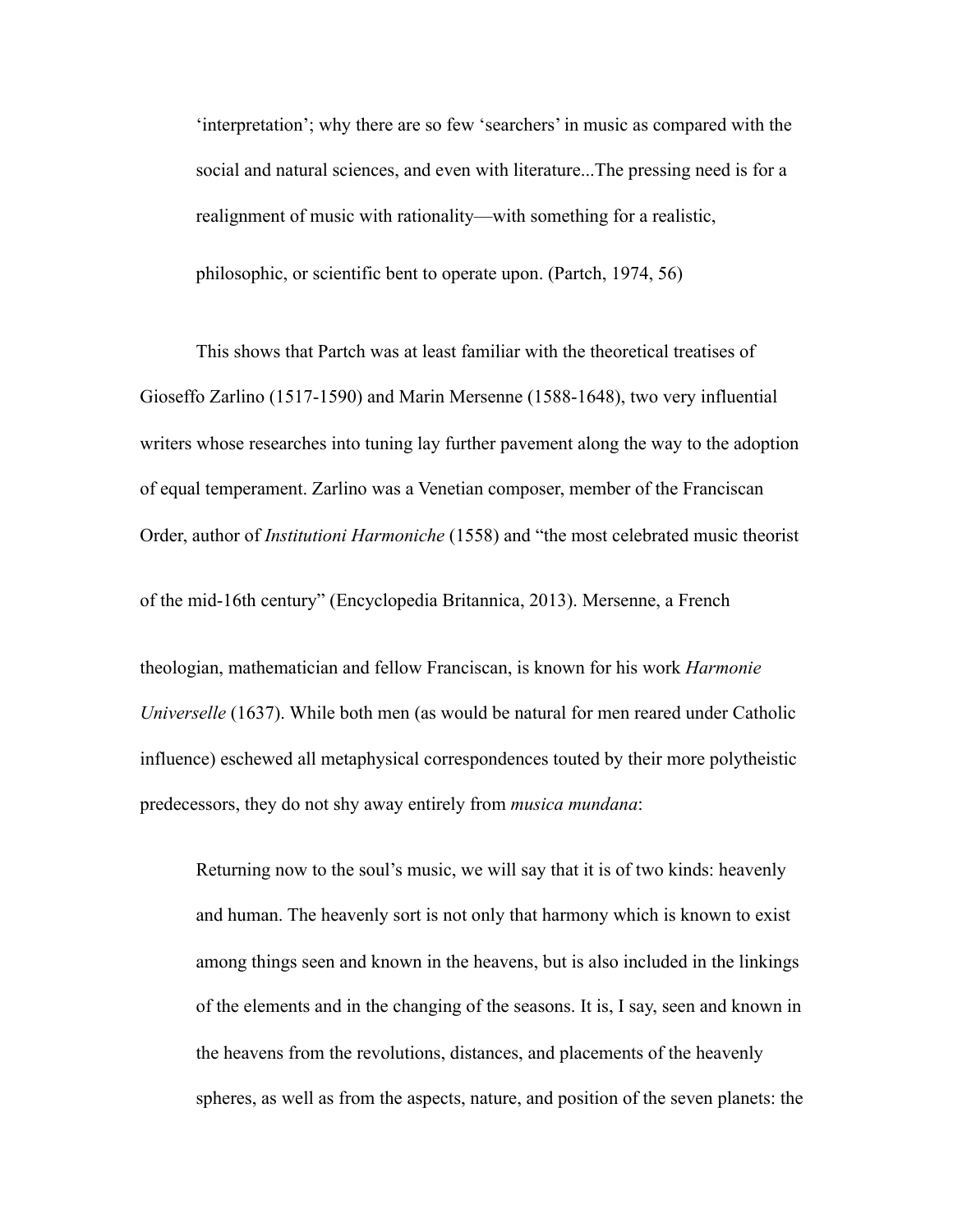Moon, Mercury, Venus, the Sun, Mars, Jupiter, and Saturn. For it is the opinion of many ancient philosophers, notably of Pythagoras, that the revolution of so vast a machine at such speed could not possibly take place without giving forth some sound. (Zarlino, 1992, 206)

One can prove further that the unison is more excellent than the other consonances through Astrology, which sees the consonances in the aspects of the planets. The conjunction is the most powerful and excellent of all aspects, but many deny that it merits the name of aspect, just as they deny that the unison is one of the consonances. In fact, if the conjunction of planets represents the unison —as they hold that the opposition represents the octaves, the trine the fifth, the square the fourth, and the sextile the thirds and sixths—and if the conjunction is more powerful than the other aspects, one may well say that it has a close correspondence with the unison. (Mersenne, 1992, 261)

 There is an interesting anecdote, in Bob Gilmore's biography of Partch, that attests to Partch's study of these works, regarding a meeting in England with musicologist and instrument builder, Arnold Dolmetsch: "In Partch's version of the meeting, Dolmetsch, talking effusively about ancient writings on music, refers to Marin Mersenne's *Harmonie universelle* and is astonished when Partch asks him which edition of the book he is referring to, stammering out: 'For twenty years I have been talking about Mersenne, and nobody even knows who I am talking about. And now you—you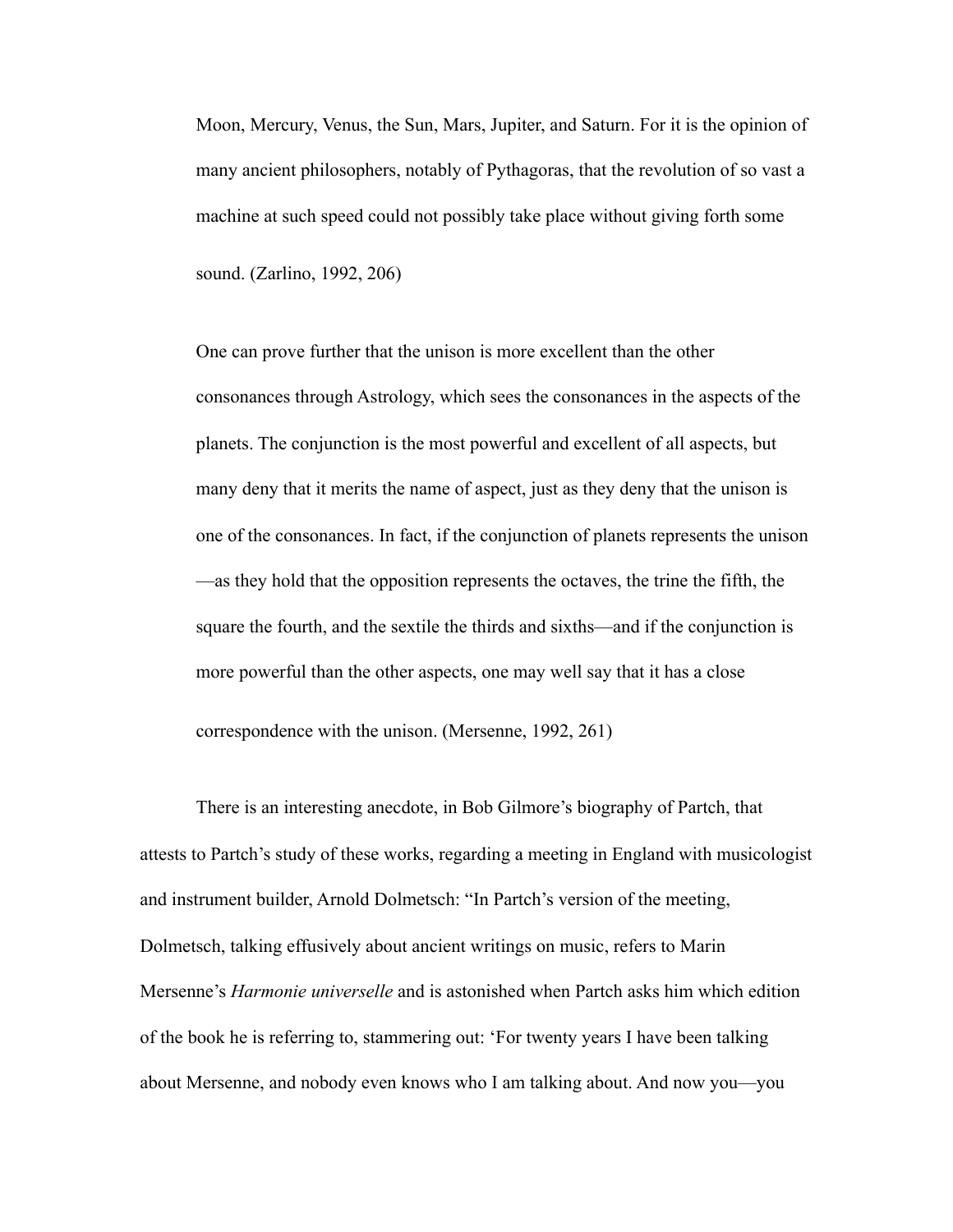ask me which edition!'" (Gilmore, 1998, 107). So while Partch appears to be primarily attuned to the practical aspects of these works, he displays a level of scholarly study that indicates exposure to esoteric Pythagorean ideas.

Partch decried the manner in which the mathematical elegance of just intervals confounds so many, while the comparatively complex calculations of equal temperament are accepted with ease. According to Partch, this paradoxical situation resulted from the standardization of pedagogical training, the mass production of musical instruments, the economic interests of the recording and performance industries, and—perhaps most importantly—the stylistic developments in Western music itself. In each case, equal temperament's predominance has ostensibly been passed from one generation to the next without question or comment. The realization of this led Partch to suspect an ideological force behind equal temperament's thrust (Harlan, 2007, 1).

Just Intonation is a term that describes any system of musical tuning that bases its intervallic relationships on the whole-number ratios of the harmonic series, as opposed to tempered systems like our 12-TET. These ratios are used to define pitch-identities. We have no A, B, C-sharp or D-flat in Just Intonation; we begin with one frequency identified as 1/1, and every other pitch is identified by its relationship to the 1/1. Figure 2 illustrates Just Intervals, which establishes the ratio/tone-identities comprising Partch's discussion: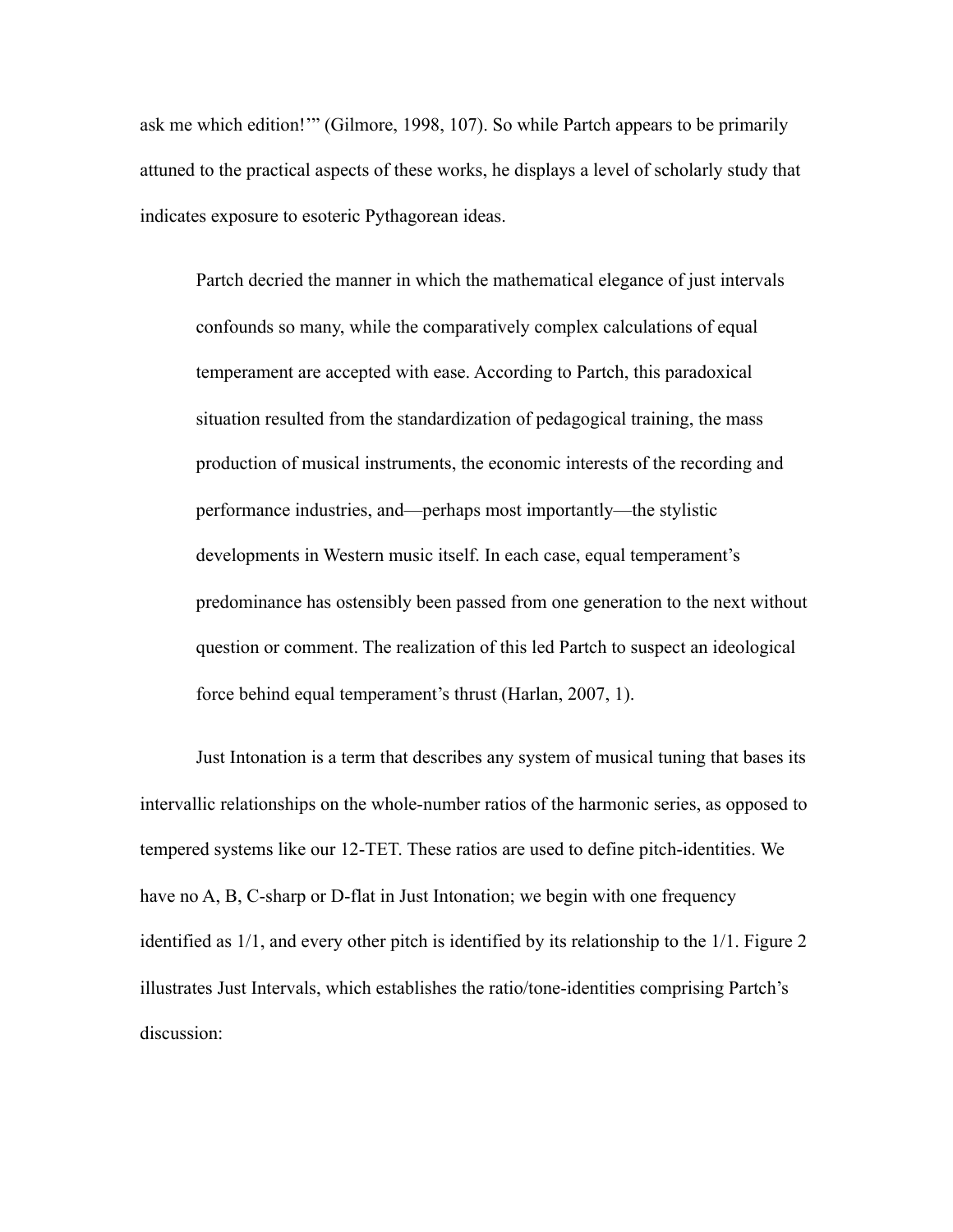| Just Interval    | 12-TET Equivalent      | Deviation in Cents       |
|------------------|------------------------|--------------------------|
| ---------------- | ---------------------- | ------------------------ |
| 2/1              | Octave                 | $\boldsymbol{0}$         |
| 3/2              | Fifth                  | $+2$                     |
| 4/3              | Fourth                 | $-2$                     |
| 5/4              | Major Third            | $-14$                    |
| 6/5              | Minor Third            | $+16$                    |
| 9/8              | Whole Tone             | $+4$                     |
| 16/15            | Semitone               | $+12$                    |

### Fig. 2: Just Intervals and their 12-TET Equivalents

Using this figure, we can identify three different types of ratio/tone-identities. First, there are what Harry Partch referred to as *odentities*—ratios expressing tone-identities that are overtones of 1/1. These ratios, if expressed as fractions, must have a denominator that is a power of 2. If we examine Pythagoras' diatonic scale, we see this holds true of each tone except the 4/3 (1/1—9/8—81/64—4/3—3/2—27/16—243/128—2/1). Second are the ratios Partch called *udentities*, which are undertones of 1/1. Udentities are easily identified by having powers of 2 as numerators (4/3, 8/7, 8/5, 16/9, etc.). The third are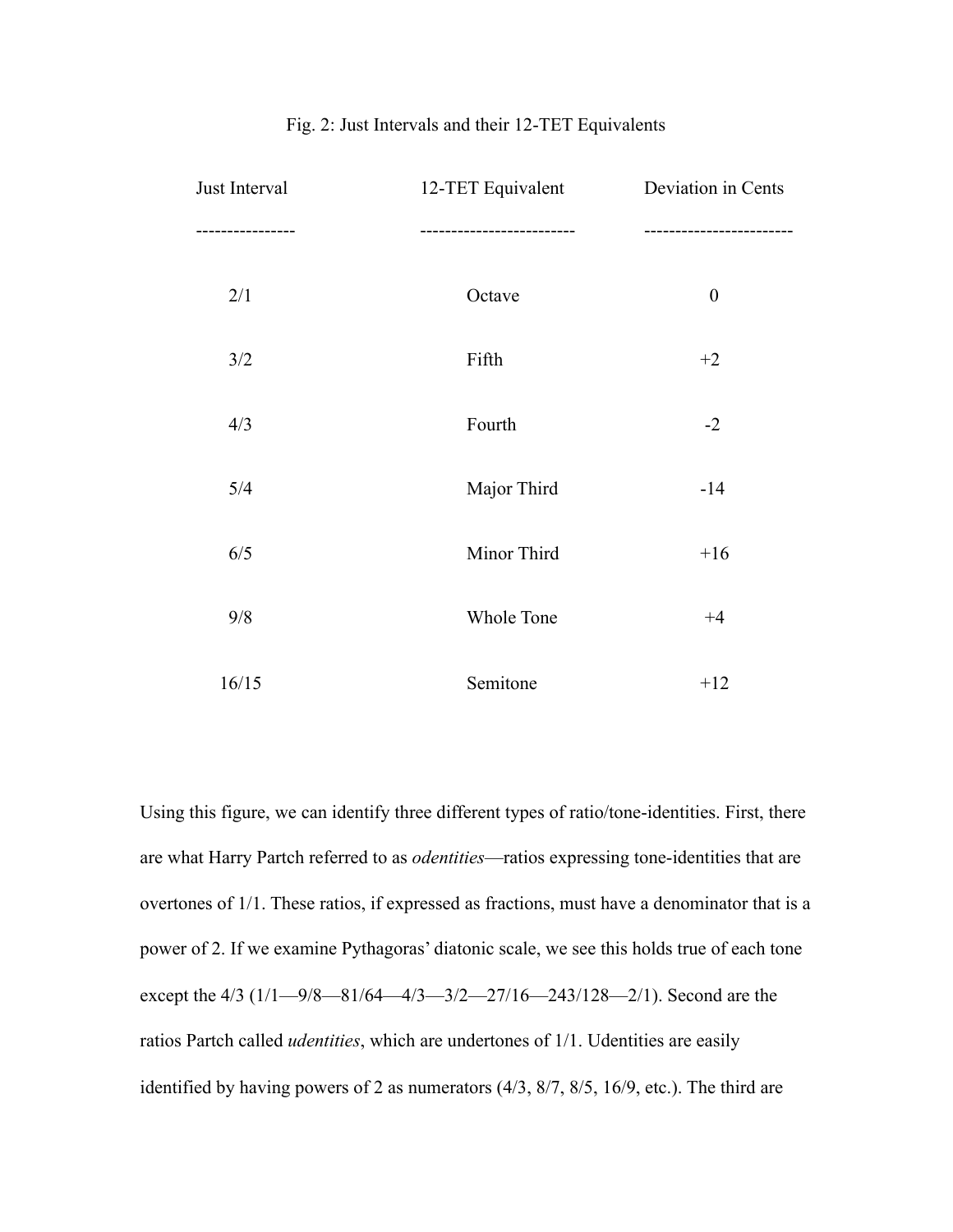referred to in this work as *derivative* intervals, because they only exist as tonerelationships derived from the harmonic series but not expressible as overtone or undertones of 1/1. A good example of this is the just minor third, 6/5. One way of thinking about this interval is that it is the relationship of the 6th overtone to the 5th overtone, with that relationship then applied to the 1/1.

It should be added, however, that Partch did not use these invented terms, *odentity* and *udentity*, only to refer to tones based off the nexus of 1/1. In Partch's system it is perfectly acceptable to say, for instance, "the 9 Odentity of an 8/5 Unity is 9/5." This is a way of expressing tonal relationships within the framework of a *Tonality*, which in Partch's terms was a hexachord using any tone as a base representing 1 and involving the upper partials of 3, 5, 7, 9, and 11. However, this is beyond the scope of this investigation; we shall adhere to the 1/1 as our nexus. (It should be noted that when 4/3 is used as a nexus all the numbers of Pythagoras' diatonic can be found as overtones of 4/3, if we are willing to sacrifice the simplicity of small numbers. Dean Drummond, composer/curator of the Harry Partch Instrumentarium, frequently pointed out to this author that all udentities are expressed as overtones of pitches other than 1/1 if we are willing to deal with more complex numbers, so the method of "udentifying" pitches is primarily for simplicity's sake, and to perhaps give access to interesting philosophical speculation: odentity:undentity::vang:vin, etc.)

Next, let us distinguish the different methodologies of using numbers to represent tones. These consist of: (1) ratios of string length, (2) ratios of actual frequency, and (3)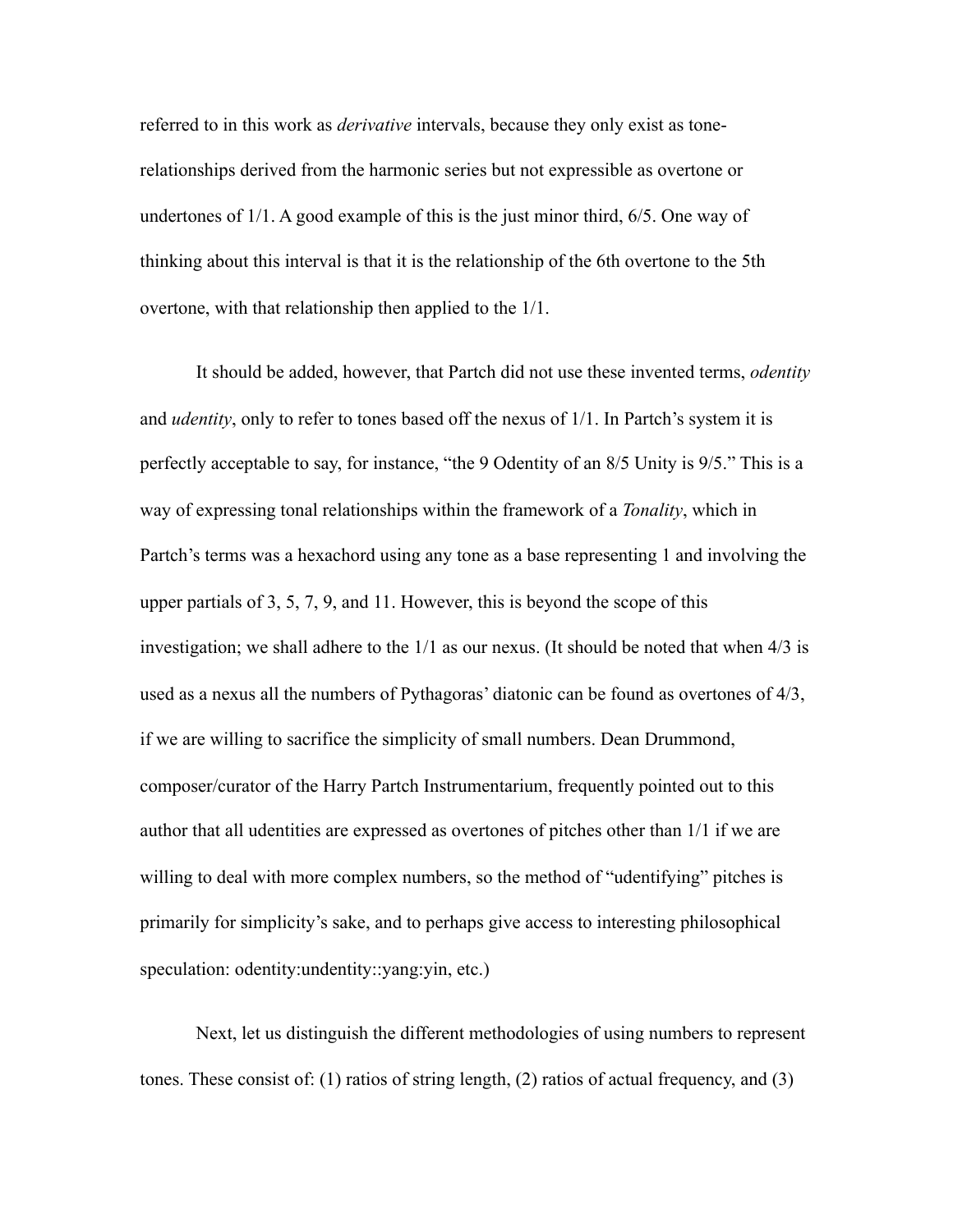ratios for the purposes of Just Intonation. For ratios of string length, we must keep in mind that the shorter the string, the higher the tone. As frequency increases, length decreases. Divisions of 1 produce overtones and multiples of 1 produce undertones, while for ratios of actual frequency the inverse is true. See comparative chart below, for the first five overtones and undertones of G. Henceforth we will use G as our 1/1 rather than C because that is what Harry Partch used, so we will not confuse the issue by doing otherwise.

| 12-TET NOTE NAME   | <b>STRING RATIO</b> | <b>ACTUAL FREQUENCY RATIO</b> |  |  |
|--------------------|---------------------|-------------------------------|--|--|
|                    |                     |                               |  |  |
| G                  | 1/1                 | 1/1                           |  |  |
| G(1)               | 1/2                 | 2/1                           |  |  |
| $G(-1)$            | 2/1                 | 1/2                           |  |  |
| D(1)               | 1/3                 | 3/1                           |  |  |
| $C(-2)$            | 3/1                 | 1/3                           |  |  |
| G(2)               | 1/4                 | 4/1                           |  |  |
| $G(-2)$            | 4/1                 | 1/4                           |  |  |
| $\downarrow B(2)$  | 1/5                 | 5/1                           |  |  |
| $\uparrow E_b(-3)$ | 5/1                 | 1/5                           |  |  |

Fig. 3: String Length/Frequency Comparison Chart

 The reciprocal relationship of frequency to string length is interesting to note, because it gives us the chance to ponder this relationship for greater meaning. Hans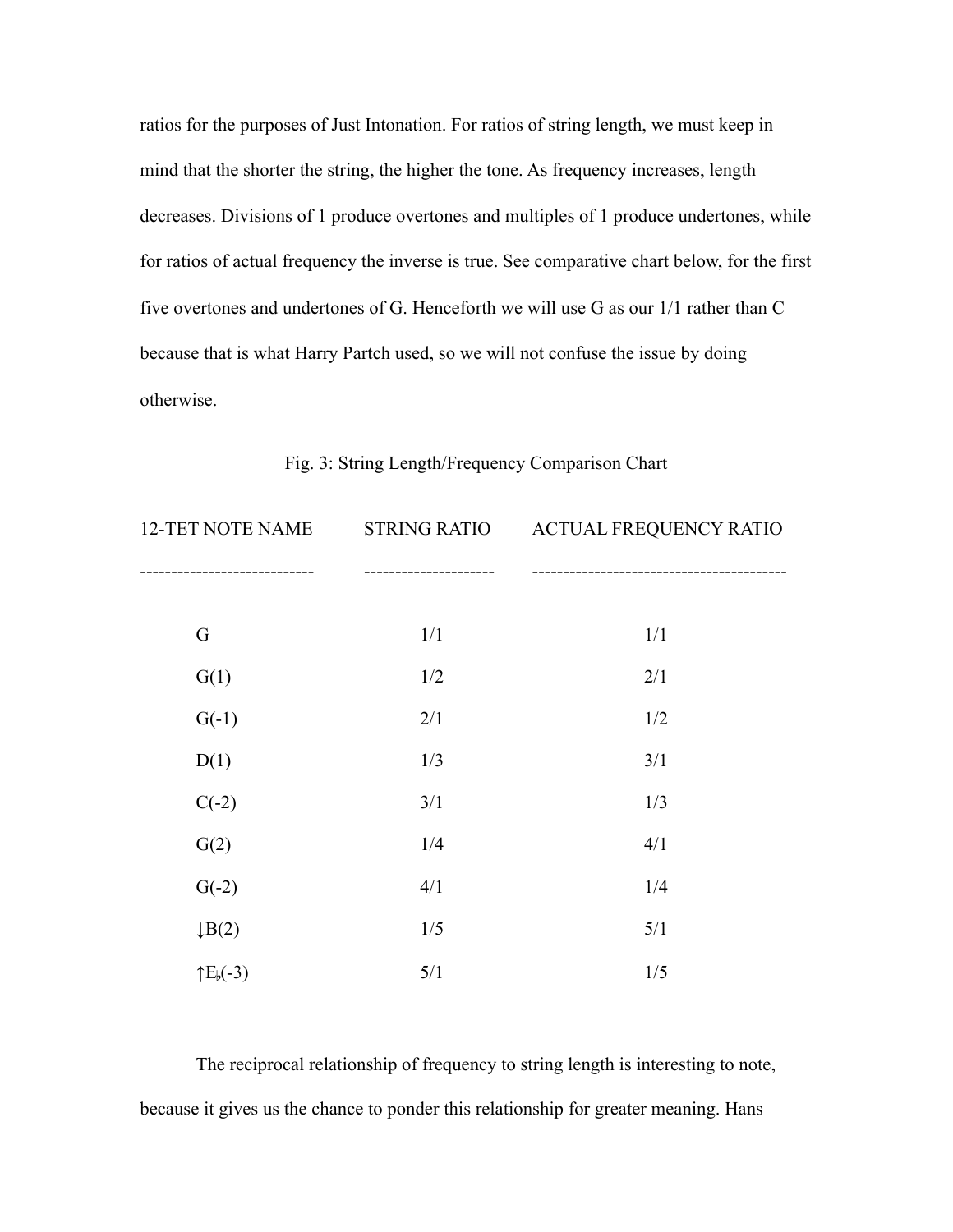Kayser likened this relationship to Einstein's theory of space and time as one continuum rather than discrete concepts (string length representing objects in space, frequency

representing time) (Kayser 2006, 14).

Before moving on to discuss the third method, it is necessary to clarify two aspects of translating just intervals into 12-TET pitch classification. Firstly there is the number, in parentheses, following each pitch, which represents the octave. The G without a number following it is G (just below middle C) on the piano, and  $G(1)$  would be the first octave above, while the  $G(-1)$  is the first below. Also notice in the 12-TET tone names that some pitches are preceded by the symbols  $(†)$  and  $($   $\downarrow$  $)$ . These come from Dean Drummond's method of translating just intervals into 12-TET notation. The method utilizes the standard microtonal division of 100 cents per equal-tempered semitone. Ranges are identified as plus or minus 12.5 cents, giving each possible pitch name a possible range of 25 cents to fall within. In other words, the pitch ↑G would fall somewhere between 12.5 and 37.5 cents sharper than an equal-tempered G. You can see in Figure 3 that the B of the 5th overtone of G is written ↓B, because the overtone B is 14 cents lower than an equal-tempered B. Therefore, it falls into the -12.5 to -37.5 range and is designated with the downward arrow. Also note the symbol  $\mu$  is used to represent a half-sharp, or sharpness by half a semitone  $(50 \text{ cents})$ , while the symbol  $\mathcal{A}$  represents a

half-flat. The chart below (Figure 4) demonstrates this.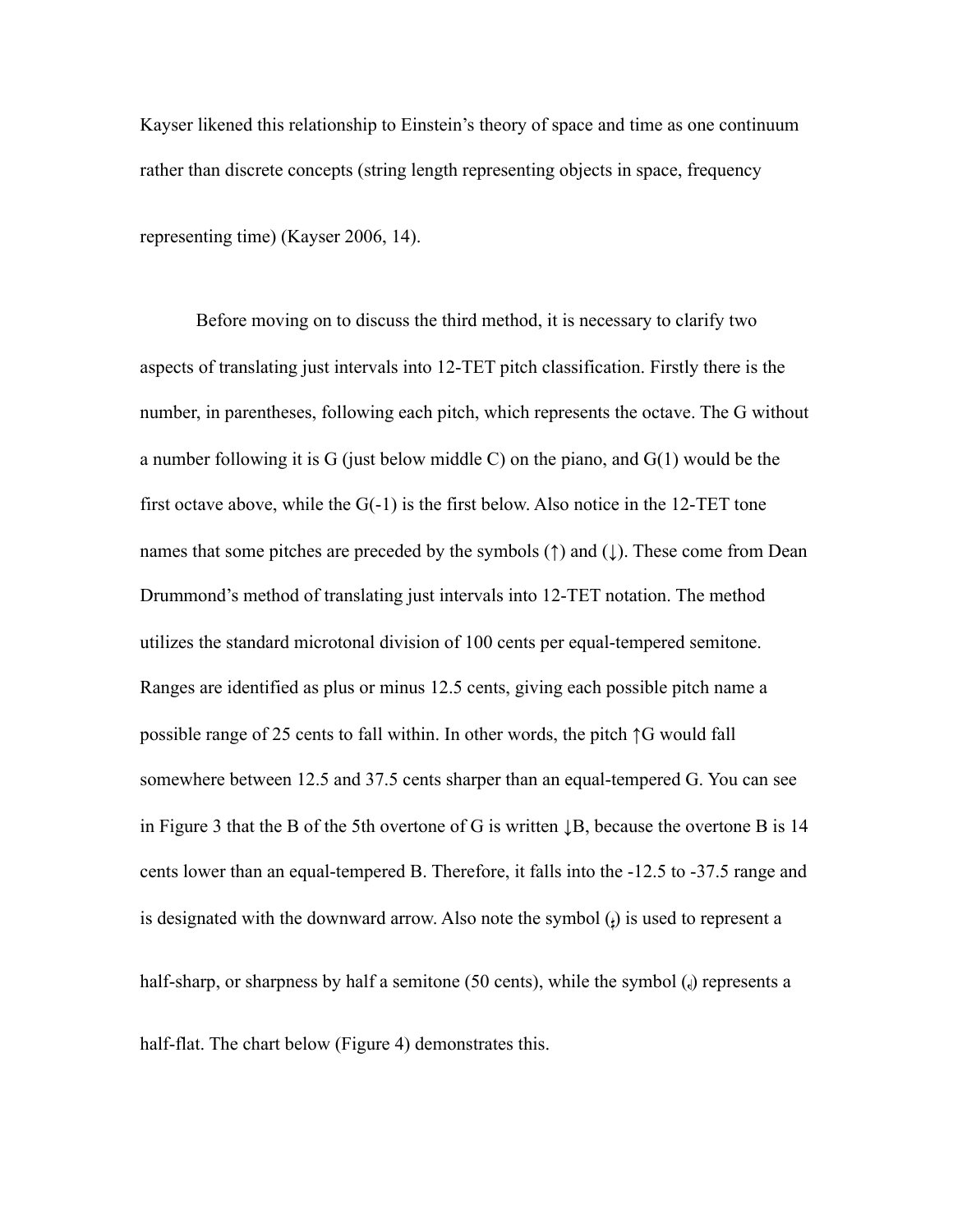| <b>CENTS</b>     | <b>PITCH</b>          |
|------------------|-----------------------|
| 100              | $G_{\sharp}$          |
| $87.5 -$         |                       |
| 75               | $\downarrow$ G#       |
| $62.5 -$         |                       |
| 50               | $G_{\sharp}$          |
| $37.5 -$         |                       |
| 25               | $\uparrow G$          |
| $12.5 -$         |                       |
| $\boldsymbol{0}$ | G                     |
| $-12.5-$         |                       |
| $-25$            | $\downarrow$ G        |
| $-37.5 -$        |                       |
| $-50$            | $G_{d}$               |
| $-62.5 -$        |                       |
| $-75$            | $\uparrow F_{\sharp}$ |
| $-87.5-$         |                       |
| $-100$           | $F_{\sharp}$          |
|                  |                       |

Fig. 4: Accidentals/Cents Comparison Chart

 There is only one flaw in this system insofar as the pitches of Partch's Tonality Diamond are concerned. Two pairs of pitches on the Diamond (9/5 & 20/11 and 11/10 & 10/9) end up having the same 12-TET-referenced notation. 9/5 is 18 cents sharper than F, while 20/11 is 35 cents sharper; therefore both fall into the 12.5<x<37.5 range of ↑F. Similarly, 11/10 is 35 cents flatter than A, while 10/9 is 18 cents flatter, so both fall in range of  $\downarrow$  A. To avoid confusion we will differentiate 9/5 as +↑F and 11/10 as - $\downarrow$  A.

The third method of pitch classification by ratio is that which is employed in the composition of music in just intonation. In this method, pitch names are expressed as fractions that translate into numbers between 1 and 2, such as 3/2 (1.5), 5/4 (1.25), 7/4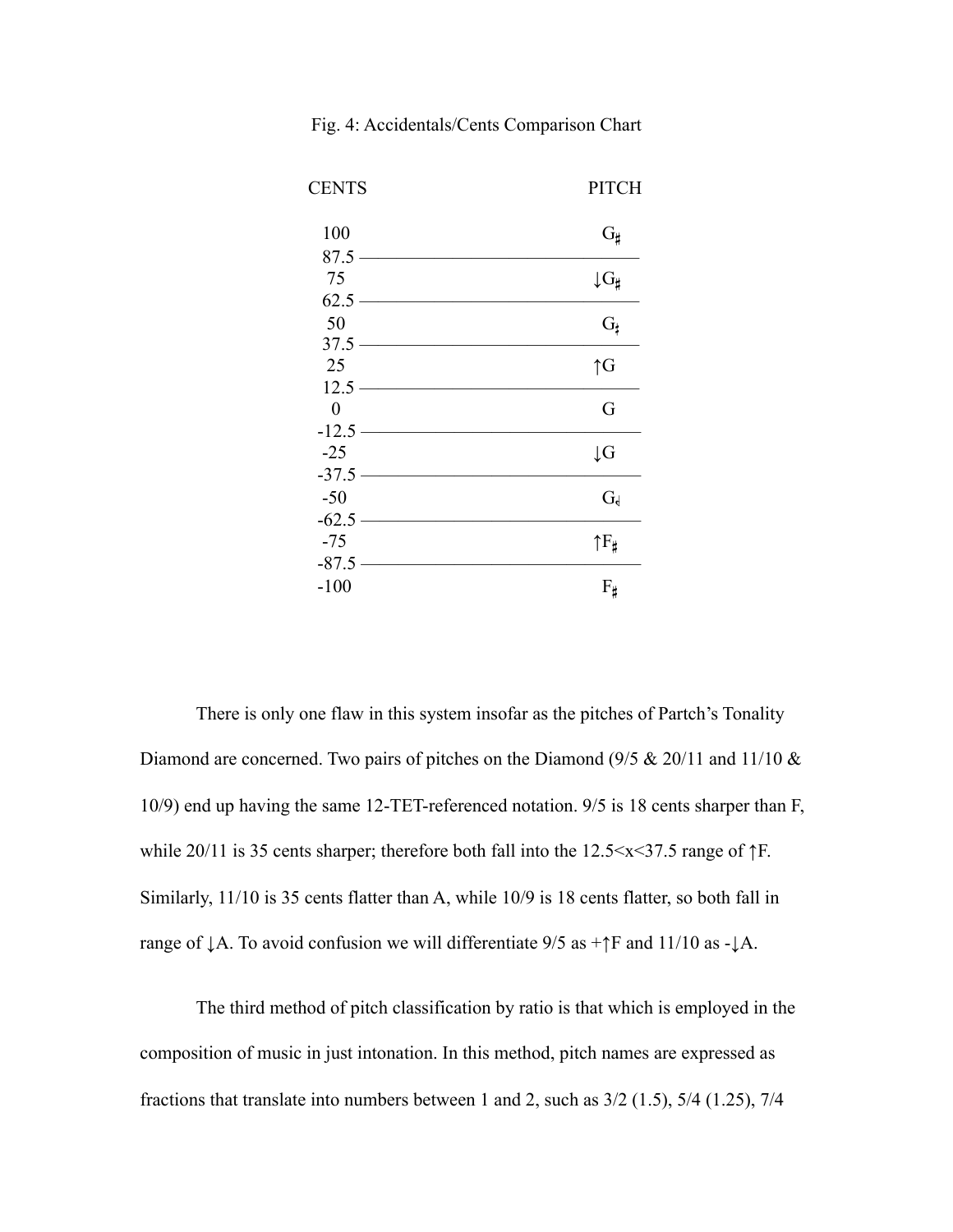(1.75), and so on. Just as in standard composition pitch names are not differentiated by octave, so we do not identify a pitch as a 14/4 when we already know that pitch as a 7/4 (see the Law of Octaves, below). Octave differentiation occurs naturally in notation. We do not even use 2/1, because we already know it as 1/1. So any pitch other than 1/1 has to fit into the equation  $1 \le x/y \le 2$ . Therefore the above graph, once octave duplications are removed, would look like this for the purposes of just intonation:

| G   | 1:1 |
|-----|-----|
| D   | 3:2 |
| C   | 4:3 |
| ĮΒ  | 5:4 |
| ↑E, | 8:5 |

It is important to understand the role of the number 2, or the Law of Octaves. We see that our starting frequency of the note G repeats at all powers of 2: 2, 4, 8, 16, and would continue at 32, 64, 128, 256, etc. If you examine this according to frequency in Hertz you see that a doubling of vibrations produces the octave. Any note anywhere in the scale is double the vibration of the octave below, and half the vibration of the one above. This can be applied to all notes anywhere in the series. If a new note-identity occurs, for instance at the 3rd partial where D appears, then 3 multiplied by any power of 2 will also produce a D (3, 6, 12, 24, 48, etc.). Understanding this law is essential for knowing how to octave-reduce the ratios so that they fall within the 1/1-2/1 octave.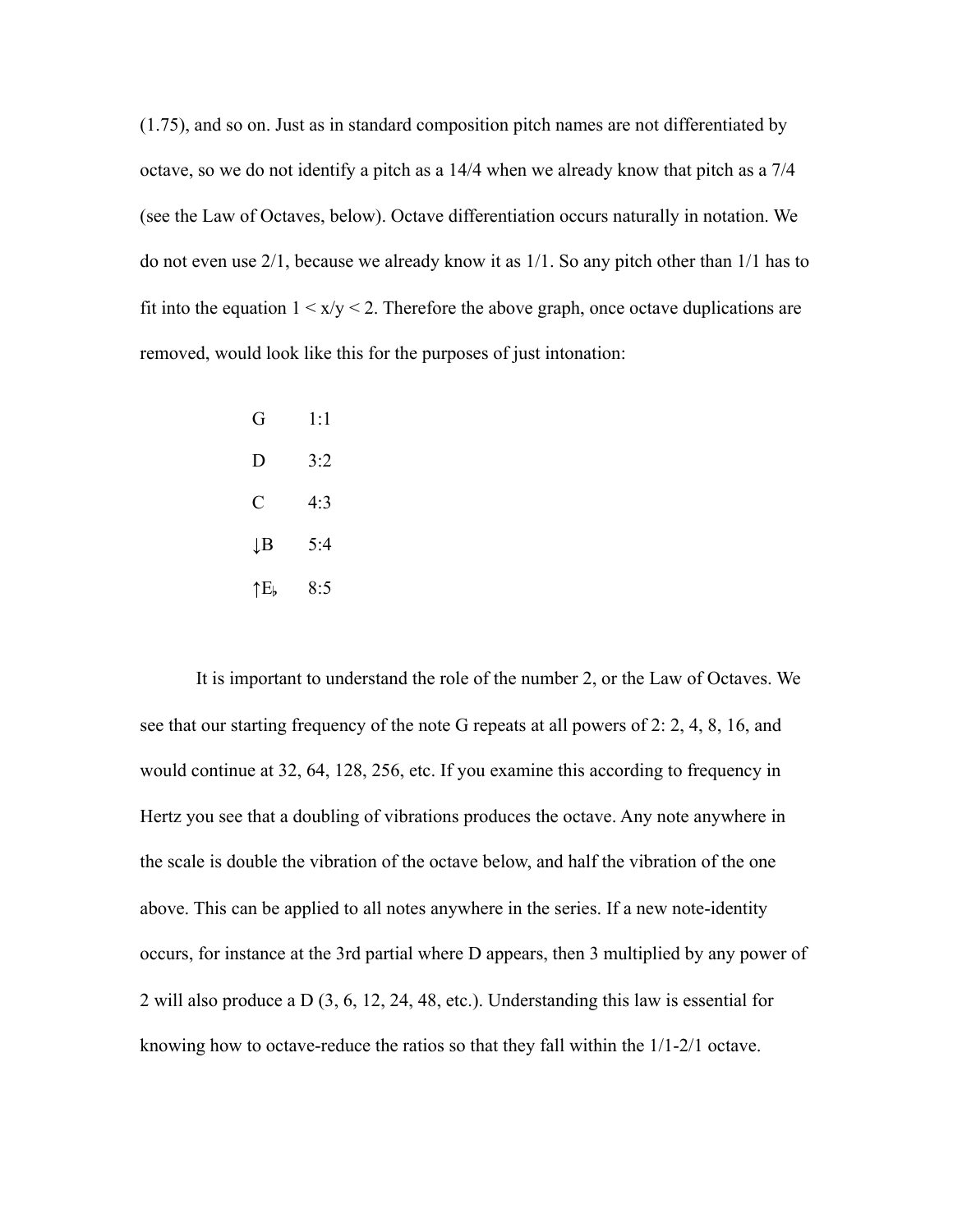The second rule of importance is the Law of Three. The third overtone produces the note-identity of D, and the interval of what pianists would refer to as a fifth. If we examine all powers of 3 within the series, we see the Circle of Fifths, as it were. 9 is A, 27 is E, 81 is B, 243 is  $F_{\sharp}$ , and so forth. Pythagoras determined a diatonic scale through use of the number 3. But this scale has some glaring flaws—the first being the use of the 81st partial for the interval of a major third. This overly large interval is often referred to as a ditone (since it is the sum of two 9/8 whole tones) and it is even sharper than an equal tempered major third, which is already sharper than the just 5/4 by 14 cents. The second flaw in the Pythagorean diatonic is that cycling through twelve 3/2's to get back to an octave of 1/1 does not work, in truth. Starting at a C and going up twelve 3/2's brings you to a C that is sharper than the one you started with, by a ratio of 531,441/524,288. This ratio is known as the Pythagorean "comma," equal to 23.46 cents. Nonetheless we have retained the concept of the Circle of Fifths in Western music, and have made the tuning fit by tempering each fifth to 3 cents flat, thereby spreading the comma over the tonal spectrum by fudging the math.

Now that these concepts are fully explained, let us take another look at the Lambdoma with the associated 12-TET tone names added for correspondence with the Partch system.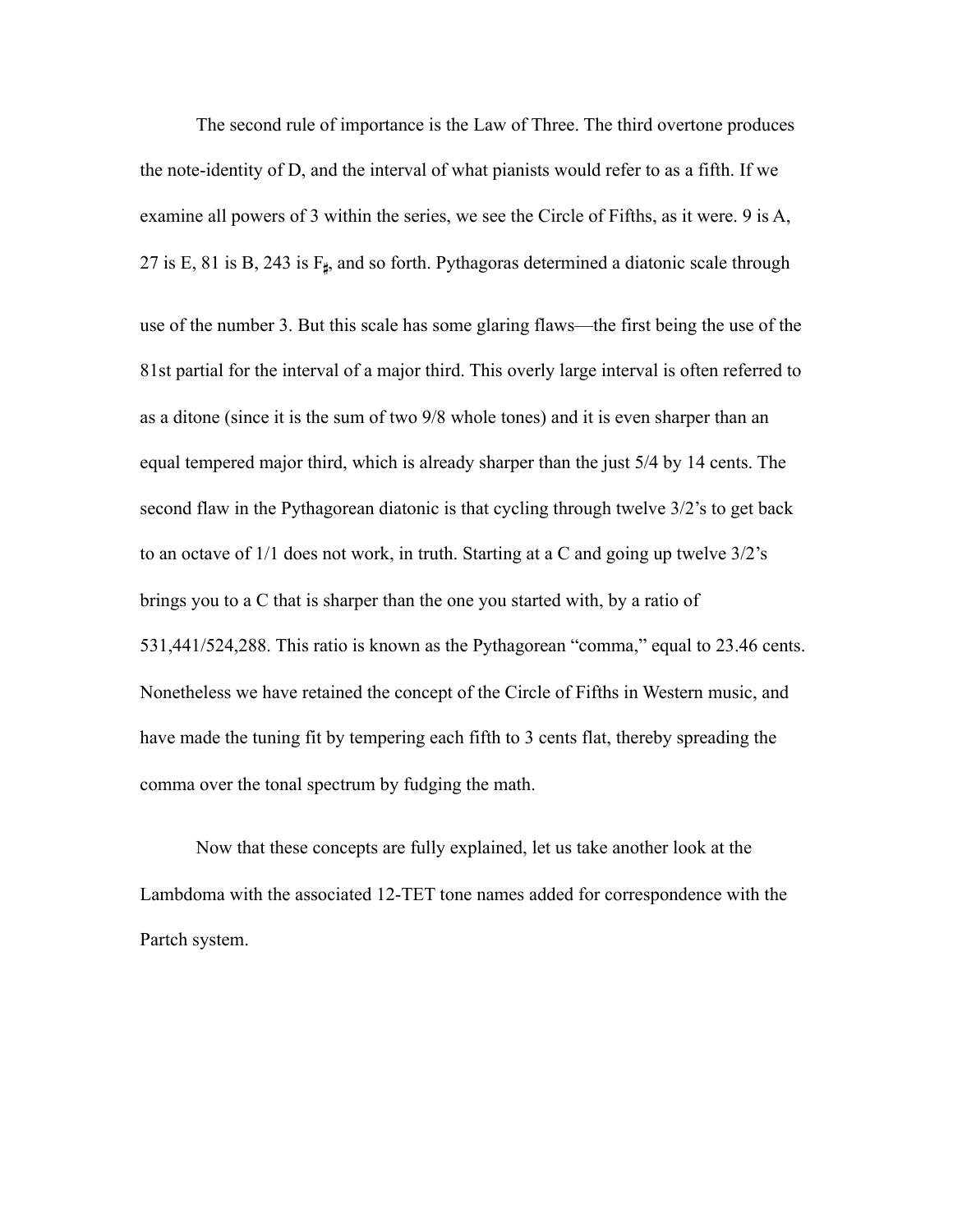

Fig. 5: Pythagorean Table with Pitch Names based on Partch's  $G=1/1$ <sup>\*</sup>

(Drawing & Photo by Author)

\* In accordance with what was said previously, the numbers 9/5 and 9/10 should be listed as  $+\uparrow$ F, and the numbers 11/5 and 11/10 should be listed as - $\downarrow$ A.

 This drawing helps clarify the process by which the Tonality Diamond is a transfiguration of the Lambdoma, conceptualized mathematically in harmonic proportion. In order to make clear how the Lambdoma becomes the Tonality Diamond we will go through a step-by-step process of conversion from one to the other. First we will revert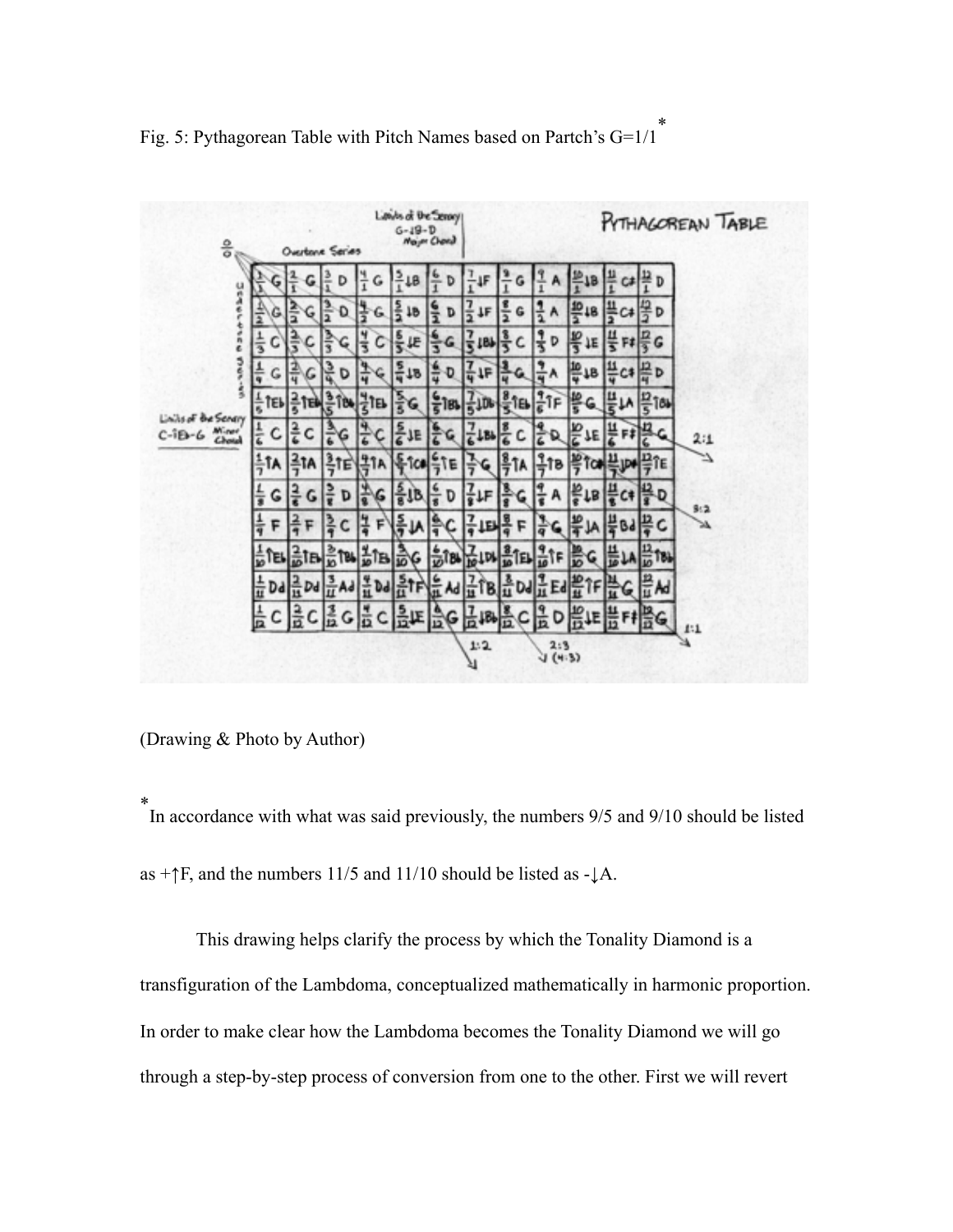the Lambdoma back to the original Lambda configuration (see Chapter 4, Plato), and remove all the ratios between the outer arms.



 Next we remove any unnecessary numbers by eliminating all octaves. This effectively does away with any powers of 2 or primes multiplied by powers of 2, so ratios containing the numbers 2, 4, 6, 8, 10, and 12 are eliminated. (It may appear that all we are doing is removing the even numbers, but that is not the reason for the removal, and even numbers will reappear later in the process.)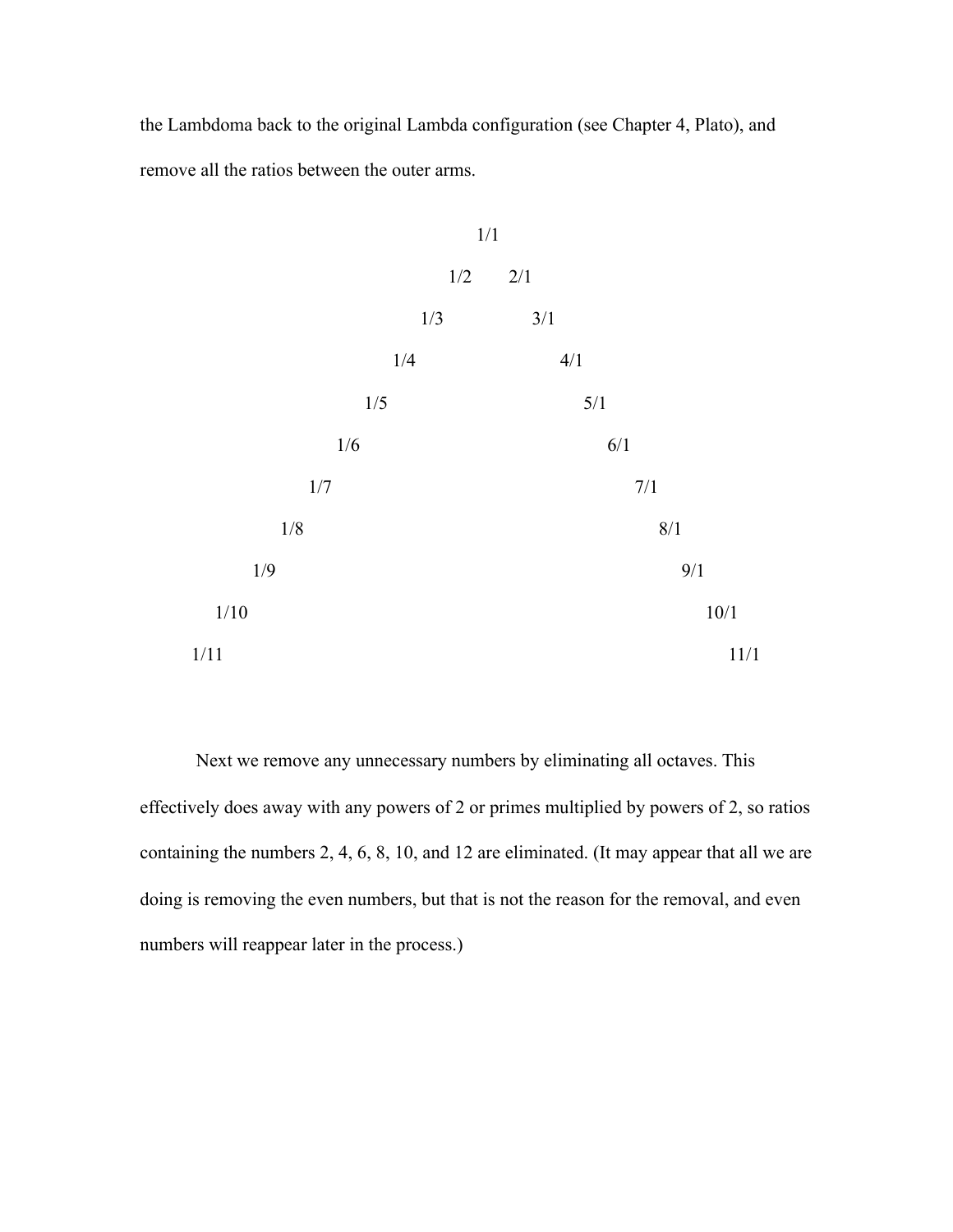

 The next step is to modify all ratios other than 1/1 so that they fit within the equation  $1/1 \le x/y \le 2/1$ , thus becoming reduced to the octave between 1/1 and 2/1. This is achieved in each case by changing the number 1, in either the numerator or denominator, into the lowest power of 2 that serves the purpose. In the end, it becomes this:



 Next it is necessary for the 3 and 5 identities to change places. This was done by Partch for practicality's sake in making a playable instrument; with those pitches changed around the lines become a stepwise progression of various types of thirds (12-TET lingo), so long as you are descending in pitch along the left (undertone) arm and ascending the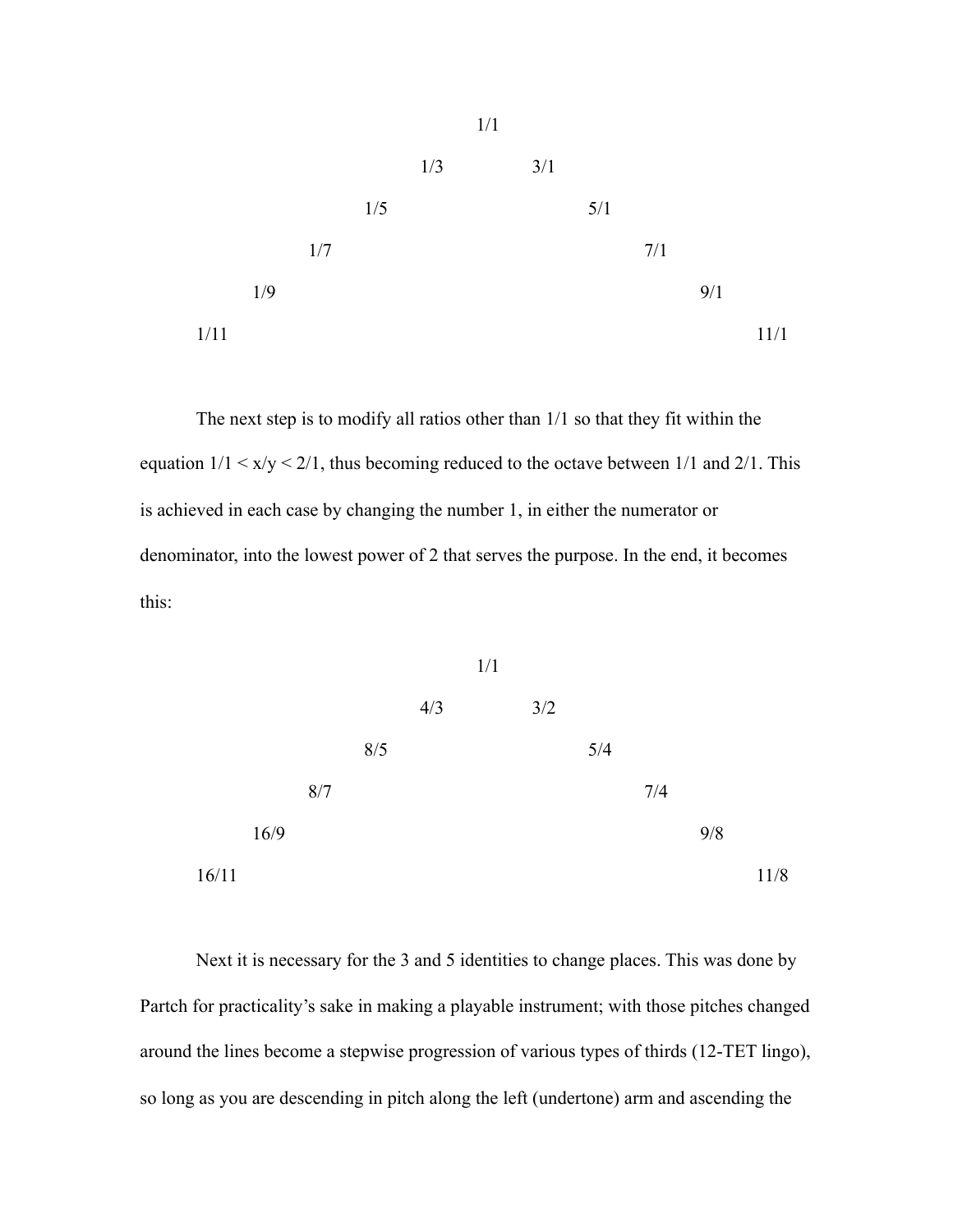pitch along the right (overtone) arm. If we add the pitch names this should be easy to see.



 Each arm now comprises what Partch would call an otonality and a utonality. In Partchian terminology a tonality is a set of six pitches starting at a numerary nexus (in this case, 1/1 is the nexus), and the other pitches relate to the nexus according to the overtone or undertone series in a sequence of 1-5-3-7-9-11—hence, o-tonality or utonality, respectively. Then the next step is accomplished by first rotating the lambda ninety degrees to the left, so that 1/1 sits in a far left marginal position, and then adding a 1/1 generator line across the middle.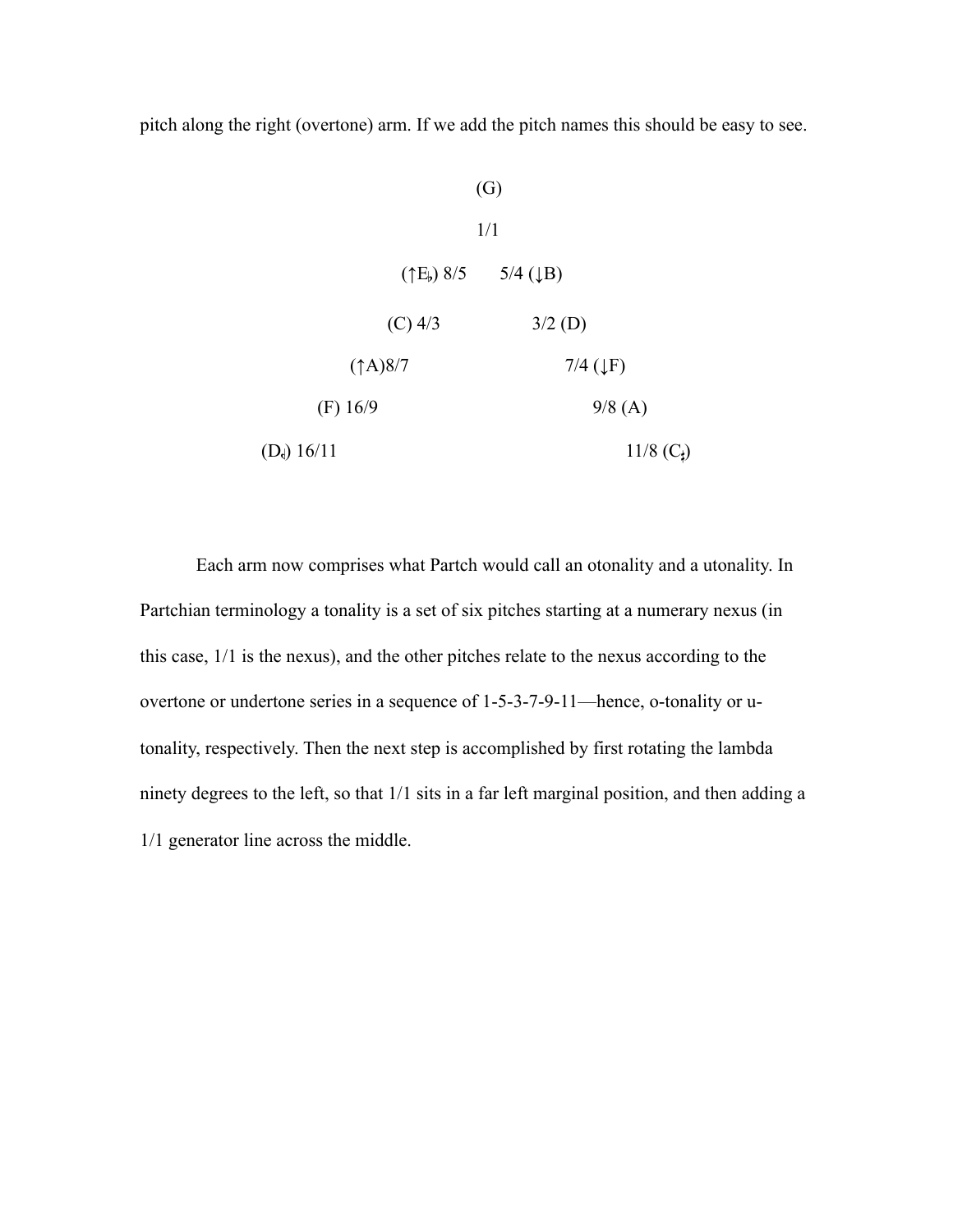

 After this, the other pitches are filled in. There are different ways of approaching this, and it is somewhat more complicated than filling in the Lambdoma pitches. The simplest way to think about it is to create five more ascending otonalities using the udentities as the nexuses; in other words, begin by filling in the pitches along the ascending diagonal going up from 8/5, using the first line as the model. Since you already have  $8/5$  and  $1/1$  in place as the first two pitches of an  $8/5$  otonality, for the next one you can find the 3 odentity of 8/5 by multiplying 8/5 by 3/2 (adding intervals is accomplished through multiplication).  $8/5 \times 3/2 = 24/10 = 12/5$ , then octave-reduced (dividing 12 by 2) to 6/5. The next number would be  $8/5 \times 7/4$  (7/5), the next  $8/5 \times 9/8$  (9/5), and the next 8/5 x 11/8 (11/10). Repeat the same process for each udentity in the lower arm.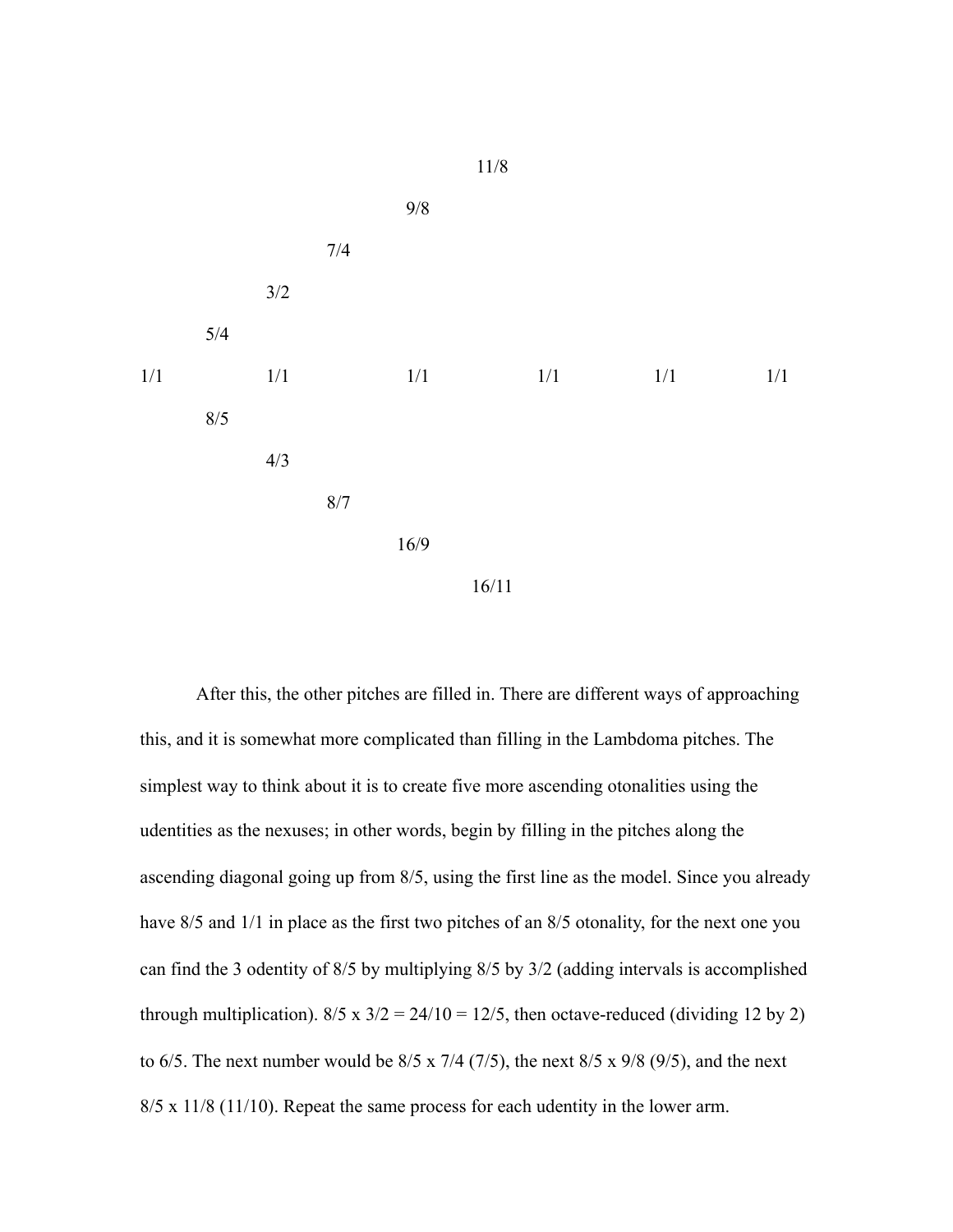It can also be approached in this manner: any ratio in the matrix is an intersection of two lines, an ascending diagonal and a descending diagonal. These twelve lines are defined by the prime number in the ratio at the outer left; meaning, for example in the 8/5 ascending otonality line, all denominators must be octaves of 5 (5, 10, 20, 40, etc.). By the same token, any ratio in the 5/4 descending utonality line must have an octave of 5 as a numerator. The end result will be this:



Hence, the Pythagorean Table becomes the Tonality Diamond. For the final basis of comparison, if we look at the Diamond with pitch names in place of the ratios and then refer back to the Table in Fig. 5, you will see that every pitch in the Table is accounted for in the Diamond, without all the repeats involved in the 12 x 12 matrix prior to octave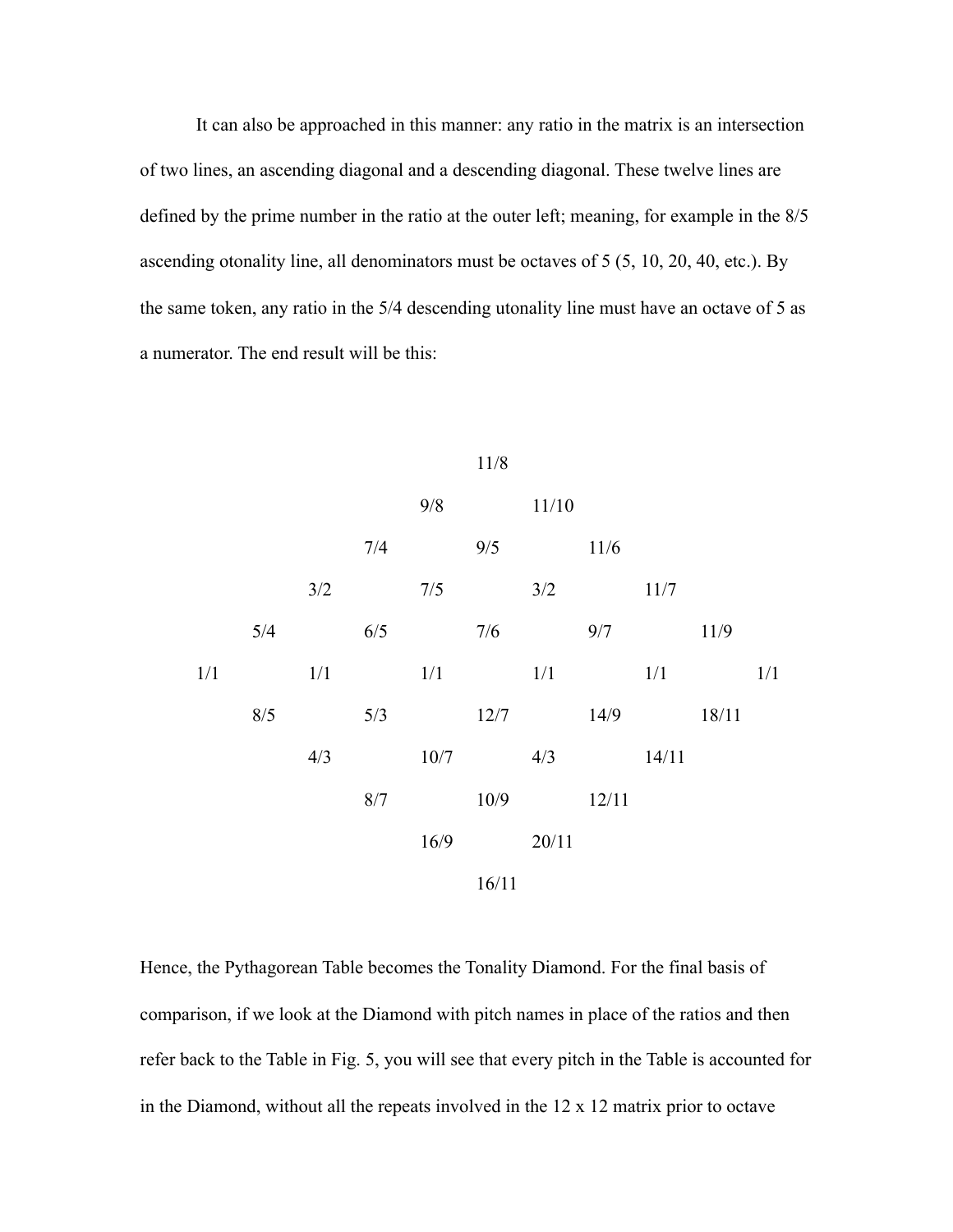reduction. The only repeats in the Diamond are the 3/2 (D) and 4/3 (C), which each repeat once, and the 1/1 which appears six times across the generator line.



So here the 12 x 12 Lambdoma matrix is compressed from 144 tone-numbers with multiple repeats across eight octaves to a more practical configuration, with 29 pitch-identities spread over 36 positions compressed into a four-octave range. This matrix was the basis of several instruments Partch invented and formed the foundation stone of his musical theory.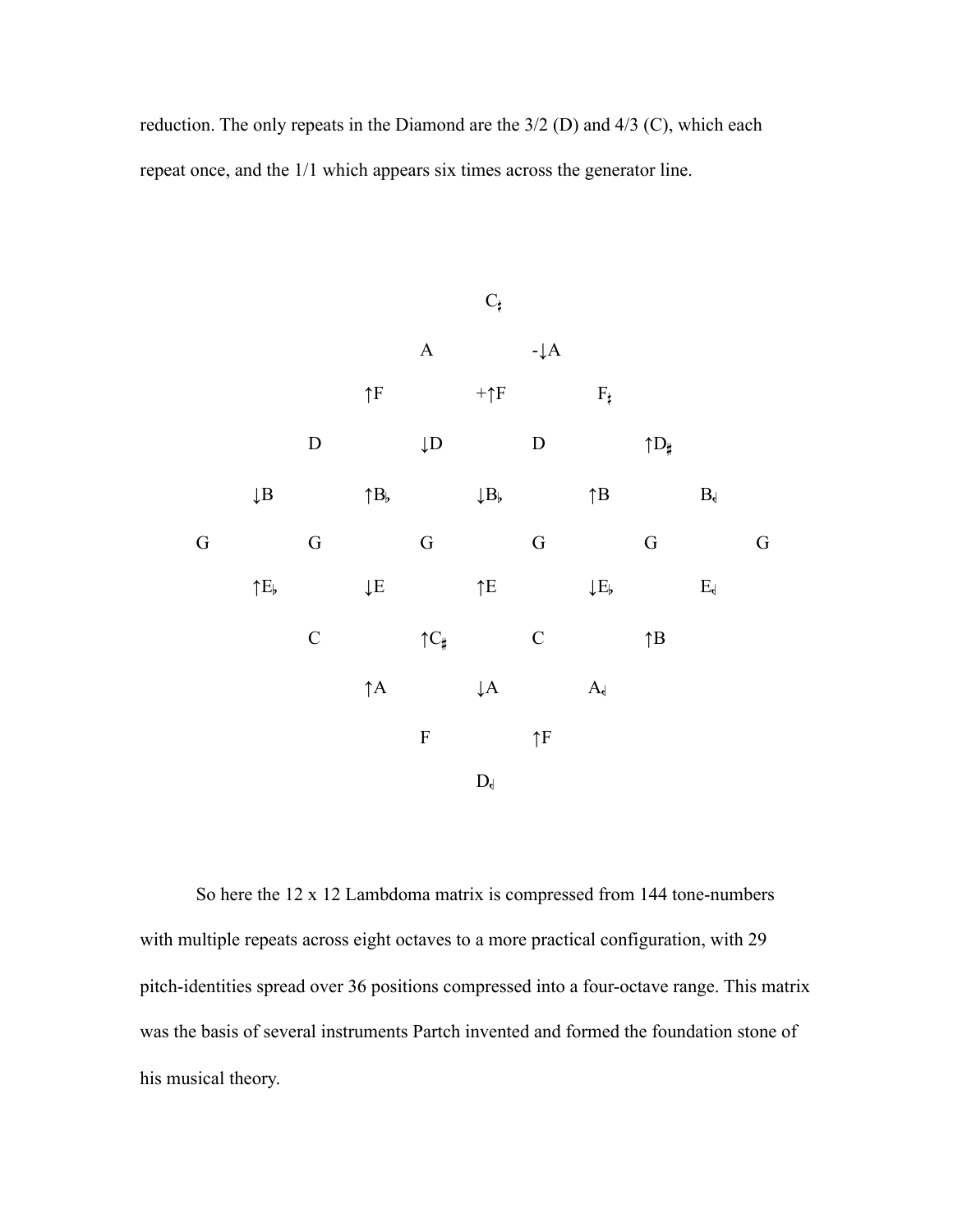#### **Understanding Philosophy: Applied Mathematics or Applied Harmonics?**

As various scholars have articulated, the Lambdoma has remarkable consequences for the theory of harmony. The correlation of this linkage between "inner and outer worlds" is also inherent in the Lambdoma itself. Review the table and notice the 1/1 as repeating entity moving diagonally through the center of the matrix (1/1, 2/2, 3/3, 4/4, 5/5, 6/6...). This 1/1 generator line, as it is called, divides the world of numbers from quantities less than one, becoming progressively smaller, from quantities more than one, growing progressively larger, each potentially proceeding all the way to  $1/\infty$  and  $\infty/$ 1, respectfully. This mathematical reality easily intercepts with philosophical concepts such as the duality of man, the polarization of complementary opposites, the doctrine of yin and yang, etc.

Although the Lambdoma has had an enormous influence on instrument builders, it is even more incredible that Partch inadvertently took the concept of the Lambdoma and translated it into the Tonality Diamond, and then brought it into materiality as the Diamond Marimba, thus transmuting the abstract theory into corporeality. Partch built the instrument in 1946 in Madison, Wisconsin, with the help of Warren E. Gibson. The blocks are a mixture of Pernambuco and Brazilian rosewood, and the resonators are Brazilian bamboo. This instrument uses the precise configuration of the Tonality Diamond for its layout of pitches, and although Partch uses the 29 pitches of the 11-limit system as the basis for several other instruments he built (Kithara I & II, Bass Marimba, the core of the Quadrangularis Reversum), the Diamond Marimba is the only one that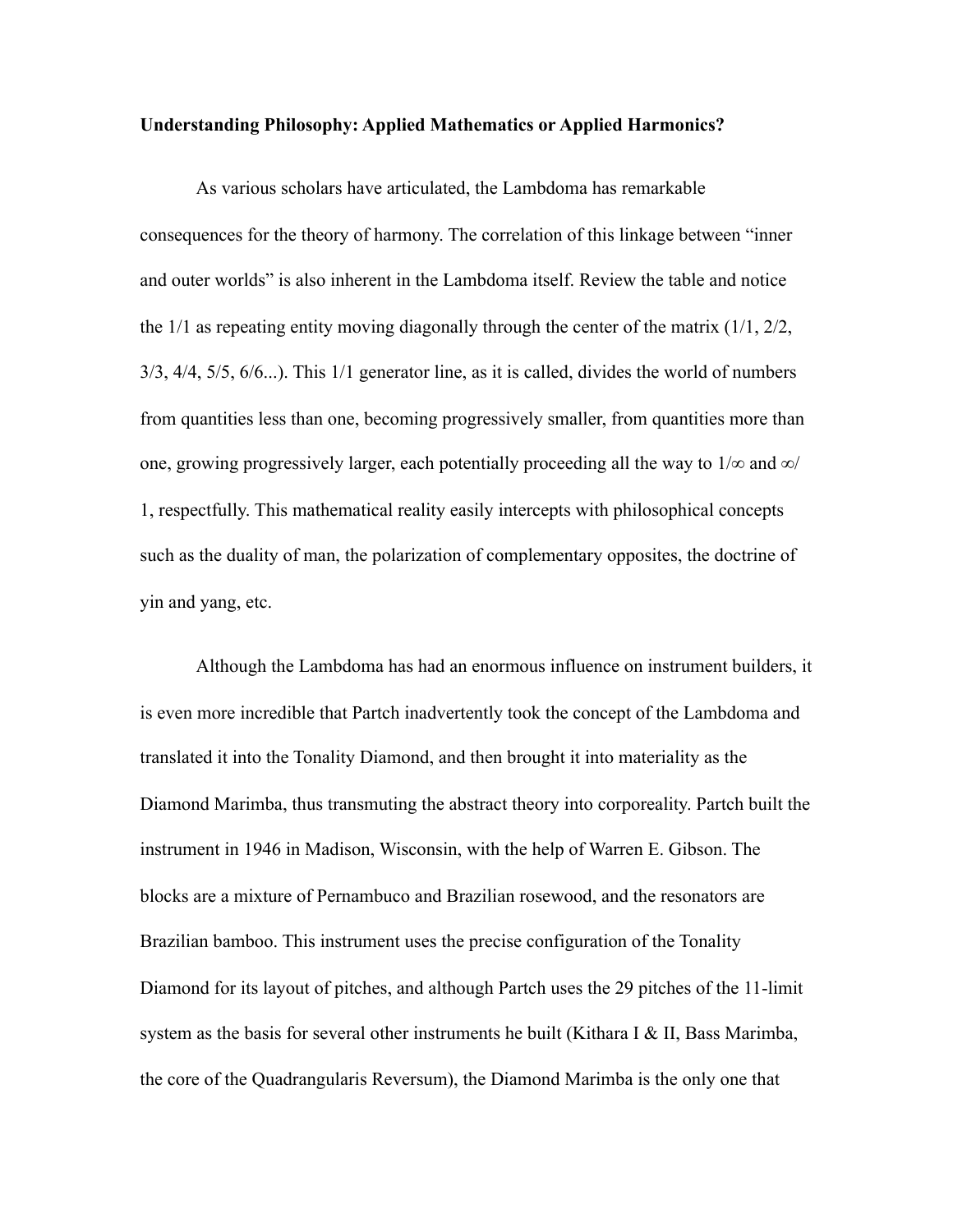serves as an exact physical manifestation.

As Partch continued to work with the Tonality Diamond he made the decision to fill in some large intervallic gaps that occur in the 29-tone 11-limit scale with some extra pitches, eventually settling on a 43-tone scale as the basis for his system and instruments (although his compositions are not limited to those pitches). Choices he made in this regard reveal the depth of his research and understanding of Pythagorean music theory. For instance, the first pitch above 1/1 in his system is 81/80. The interval 81/80 is known as the comma of Didymus (also called the *syntonic comma, diatonic comma,* or *Ptolemaic comma*). It is the difference between a just major third (5/4) and a Pythagorean *ditone* (81/64).

Yet regardless of how much research Partch did for *Genesis of a Music*, the fact remains that it would have been virtually impossible for Partch to have known about the Lambdoma before writing it. He did not speak German, Greek, or Latin, and the first English mention of the Lambdoma in print would have been Ernst Levy and Siegmund Levarie's *Tone: a Study in Musical Acoustics*, published in 1968. So how did this seemingly uneducated man, who lived as a hobo for the better part of twelve years, manage the spectacular accomplishment of advancing Pythagorean music theory forward even beyond where von Helmholtz or von Thimus trod? Even more intriguing is the fact that Partch invented a Lambdoma instrument (for the Diamond Marimba certainly is a Lambdoma instrument in spite of Partch's supposed ignorance of the original Pythagorean concept), with the intention of forcibly altering consciousness and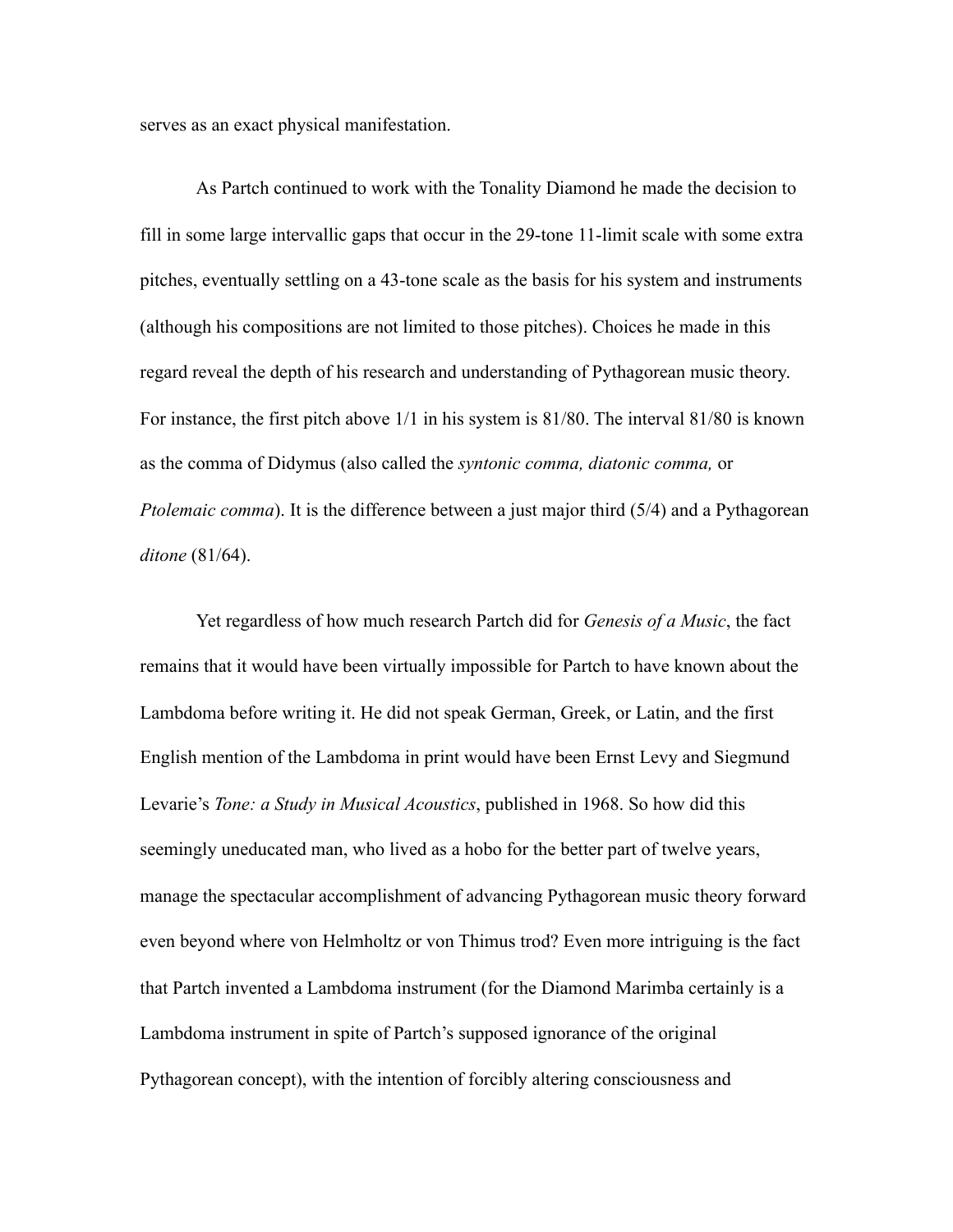perception, thereby restoring mathematical theory to the posture of First Principle in universal harmony.

This study has aimed to open some profound questions regarding the relevancy and efficacy of our conventional wisdom regarding the philosophers of antiquity and the widely held theories of musical harmony, by way of compiling the history of an obscure branch of ancient knowledge that has reemerged after a long sleep. We call it Pythagorean, in spite of uncertainty as to its true origins, but the name serves to classify it as belonging to a larger framework of endeavor and lineage of great minds. The Lambdoma is many things to many people—a simple mathematical construct, a source for the theory of music, a grand expression of universal principle, the basis for a theology of numbers, a cosmic truth for ongoing contemplation.

This also suggests that Platonic ideals cannot not be fully understood without knowledge of harmonics and thereby ancient Greek philosophy is rather an applied music theory. Since much of what Plato taught supported the concept of *musica universalis* as the basis for understanding the world, and since he went so far as to declare in *Republic* that music and gymnastics are the only important subjects to train children in until they reach adulthood (Jowett 1966,105-10), it would follow that the mathematical allegories in *Timaeus*—which are easily explained through harmonics and remain quite a puzzle otherwise—are certainly intended by Plato to be understood through realization of the numbers as tones. Plato's metaphors demand an experience of these numbers for their greater meaning to have impact on the mind of the reader. Without that meaning, numbers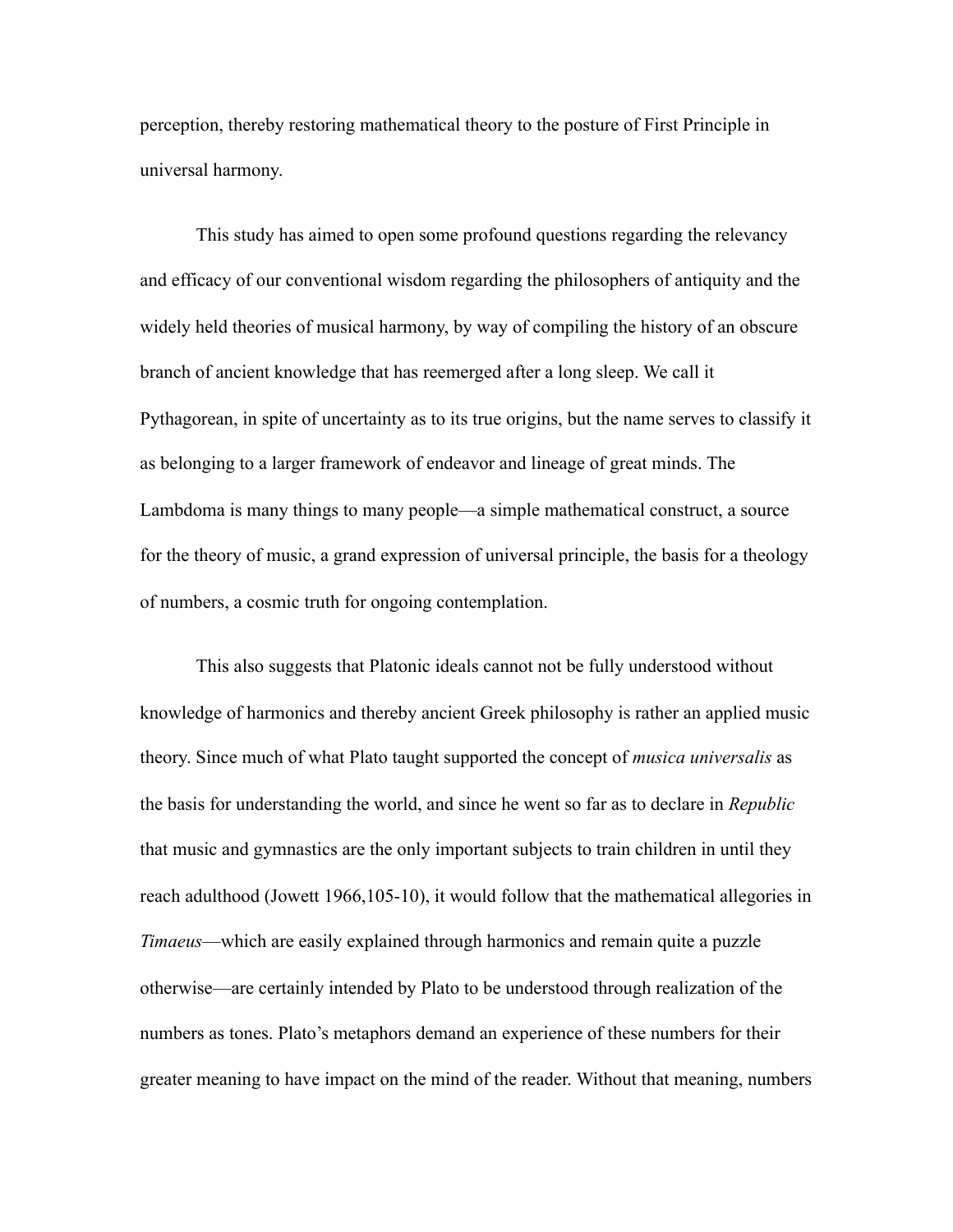are mere quantities. To have the *musical experience* of these metaphors, one must understand harmonics. Therefore Platonic scholarship can hardly be complete without that understanding. Ernest C. McClain, a colleague of Ernst Levy and Siegmund Levarie, explored this topic in great depth in his book *The Pythagorean Plato: Prelude to the Song Itself* (1978).

To the greater question of whether music theory can be complete without understanding *musica universalis* and the greater significance of harmonics, I would argue this. There is no doubt that musicians can be good at their craft without even the smallest amount of musical education; some of the most impressive musician/composers of the twentieth century were largely self-taught—Harry Partch being one of them. But many of these same composers, even if they are vehemently anti-religion, claim a sense of music connecting them to the cosmos in a manner that could be characterized as mystical or spiritual—even if they had only heard of Pythagoras in their high school geometry class. Partch may have had no use for religion, but he did speak frequently of the idea of music as magic in the truest sense—and all sages, shamans, magi, wizards, etc. throughout all history and cultures would wholeheartedly agree. For Pythagoras and those that followed him, the discovery of the tone-number relationship was precisely what put the magic nature of music beyond the shadow of doubt. Not only could one perceive that magic with the senses, but the structure of reality was rendered knowable through the study of the monochord. The mind of man could unify with the mind of the Creator. We were no longer adrift in the vagueness of intuition; tuning could be calculated to mirror the perfect numbers of the divine construction.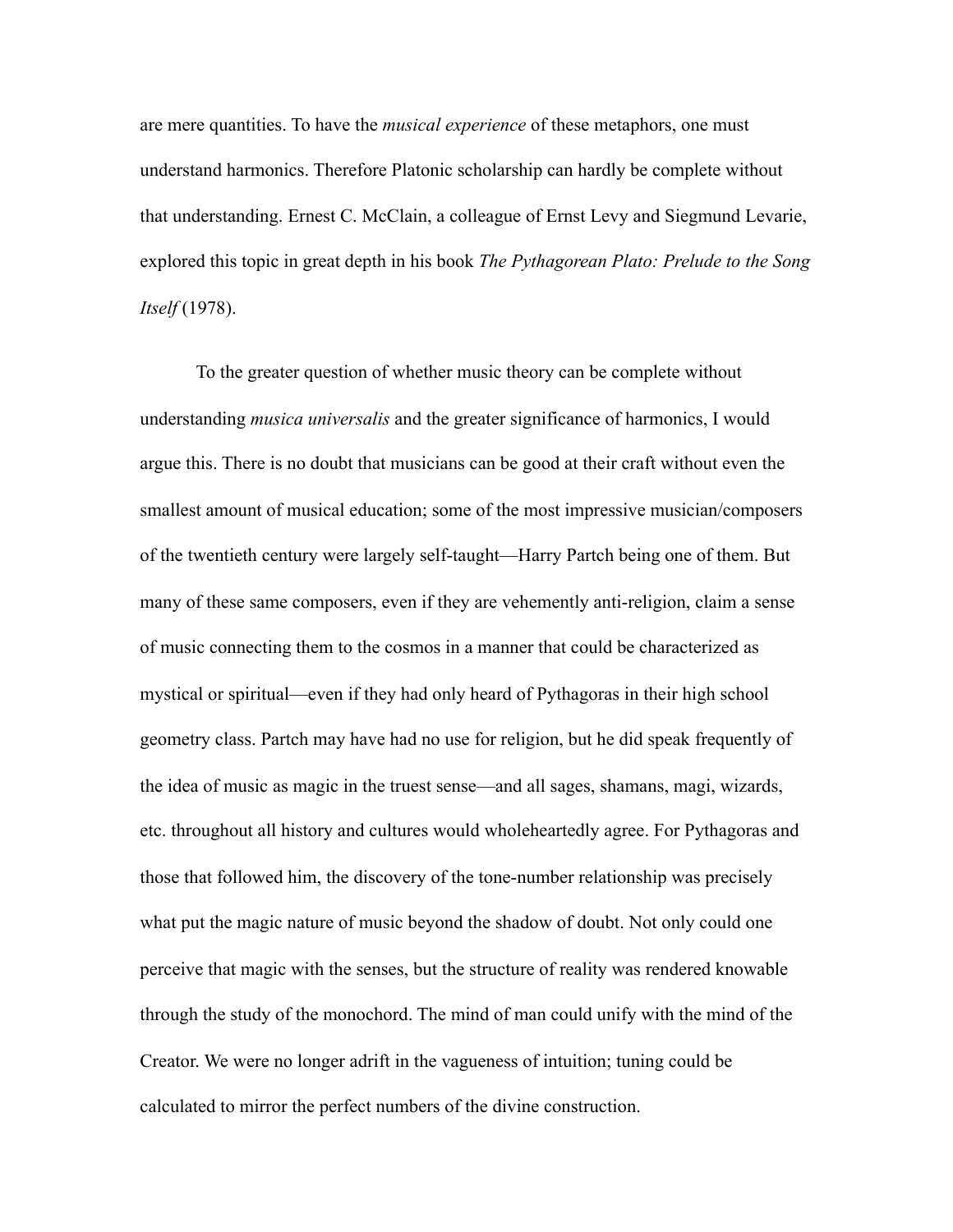From this majestic starting point, Western music moved through centuries of change whereby its roots were forgotten, and means of expression shifted—from modalism to major-minor tonality to the harmonic experimentation of the twentieth century. Another great composer, Arnold Schoenberg, used the concept of the twelve by twelve matrix to do away with all fixed rules of tonality and "emancipate the dissonance," creating a style of composition that sought to end the reign of the 1/1 as the point from which all harmonic relationship emanated. The conventional rules had become synonymous with tyranny and oppression, and music could only be redefined for the post-WWII world by shattering all our preconceptions about its nature.

Of course one cannot shatter what is absolute and unchanging, and the mistake in this case was to confuse the arbitrary rules decided on by unenlightened men (who sought to make music conform to systems of belief) with the laws of the universe which only nature can reveal. This is the place to which we can return, if we so choose. What can we wrest from the Lambdoma, using our capacity for poetry and metaphor to tease meaning from these numbers that Pythagoras revered as gods? The Lambdoma can be extended to include every conceivable rational number, and yet the presence of the 1/1 will be eternally present down through the middle all the way to the final corner. If the ratios are given to represent all things that exist, the neutral ground of the 1/1 generator line divides all creation into numbers either greater or lesser than the  $1/1$ , revealing the duality inherent in the world between positive and negative, masculine and feminine, ascending and descending, and all other aspects of reality eternally subject to the laws of polarity.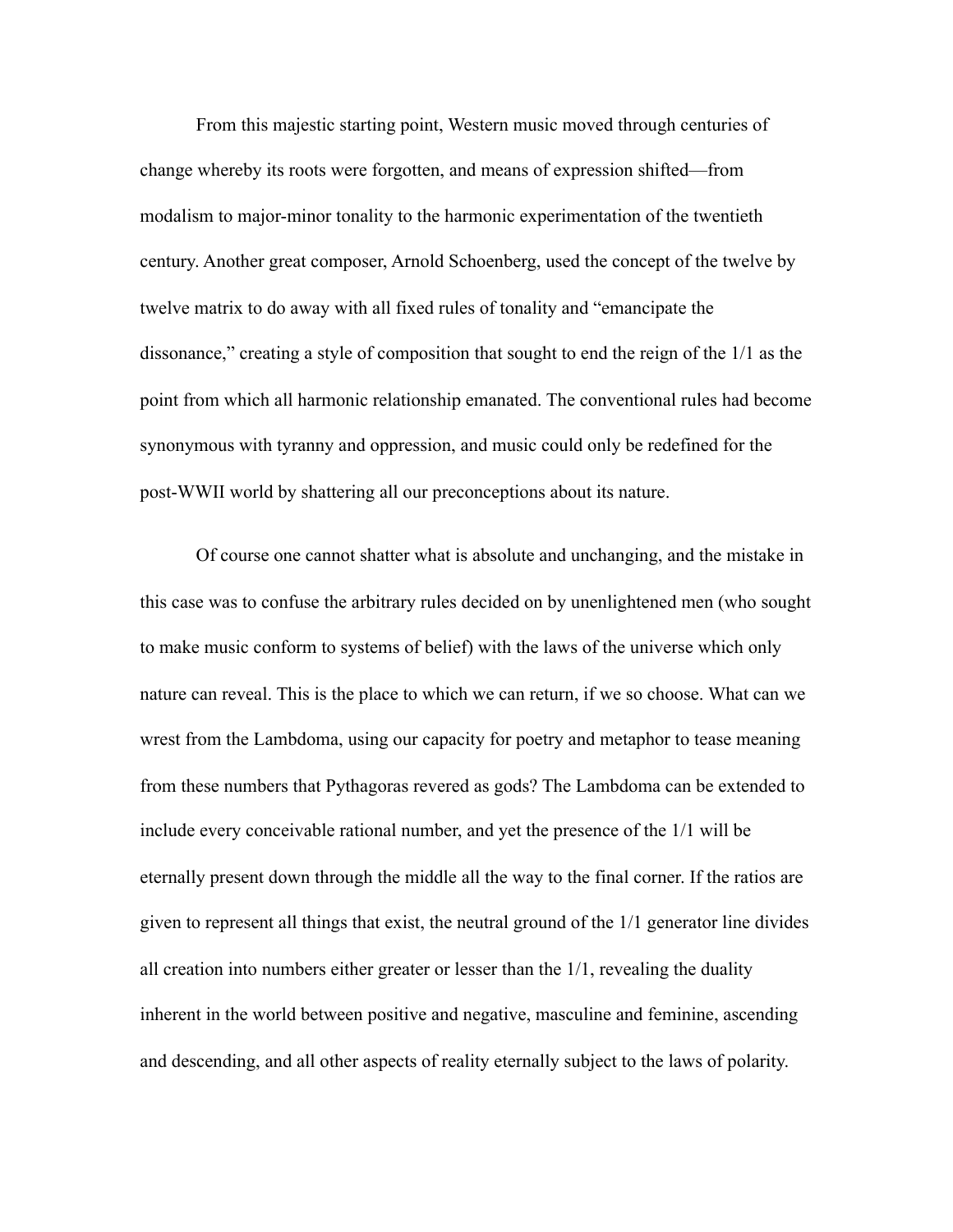It is also worth noting that each tone-number-identity displayed here in its aspect as a ratio is a relationship, a bridge between two discrete archetypes. What does this tell us? What does it say to define Unity not as simply the One, but as 1/1, the relationship of Unity to Itself? Perhaps it calls to mind the dictum of the Oracle at Delphi—"Know Thyself"—that was once held as the only true path to understanding the universe and our role within it? Perhaps it tells us that relationship is the basis of all harmony, and that tones only acquire meaning by their relationship to the 1/1, and otherwise will only exist as arbitrary frequencies without greater purpose. At any rate, an increased understanding of mathematical principles in the field of music is not only useful in application but also potentially crucial to students of philosophy as well.

#### References

En[cyclopedia Britannica. 2013. "Gioseffo Zarlino." accessed Apr. 21, 2013. http://](http://www.britannica.com/EBchecked/topic/655982/Gioseffo-Zarlino) www.britannica.com/EBchecked/topic/655982/Gioseffo-Zarlino.

Gilmore, Bob. 1998. *Harry Partch: a Biography*. New Haven, CT: Yale University Press.

- Godwin, Joscelyn. 1995. *Harmonies of Heaven and Earth*. Rochester, VT: Inner Traditions.
- Harlan, Brian Timothy. 2007. "One Voice: a Reconciliation of Harry Partch's Disparate Theories." PhD diss., University of Southern California.